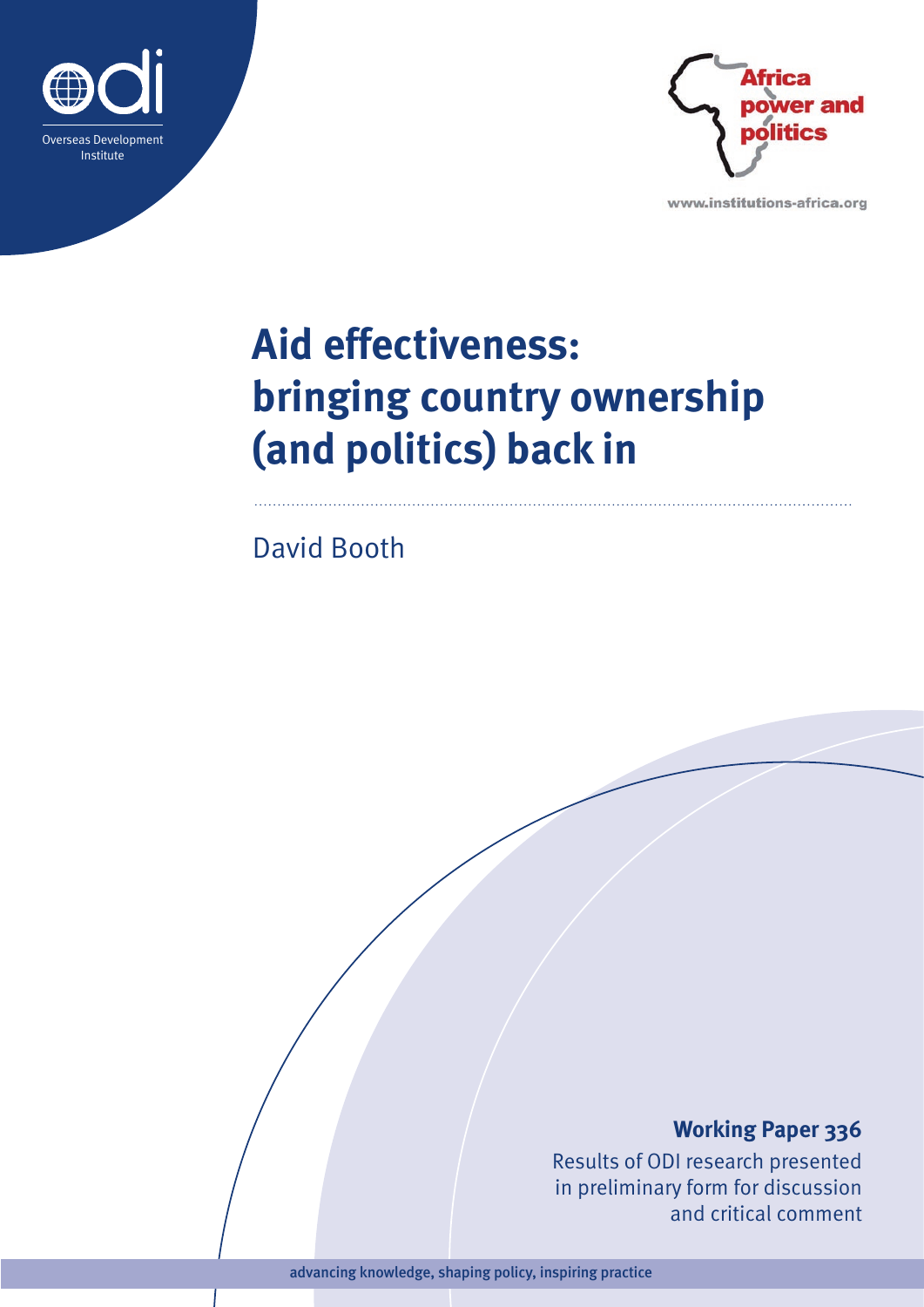Working Paper 336

## Aid effectiveness: bringing country ownership (and politics) back in

David Booth

August 2011

Overseas Development Institute 111 Westminster Bridge Road London SE1 7JD www.odi.org.uk

\* Disclaimer: The views presented in this paper are those of the author and do not necessarily represent the views of ODI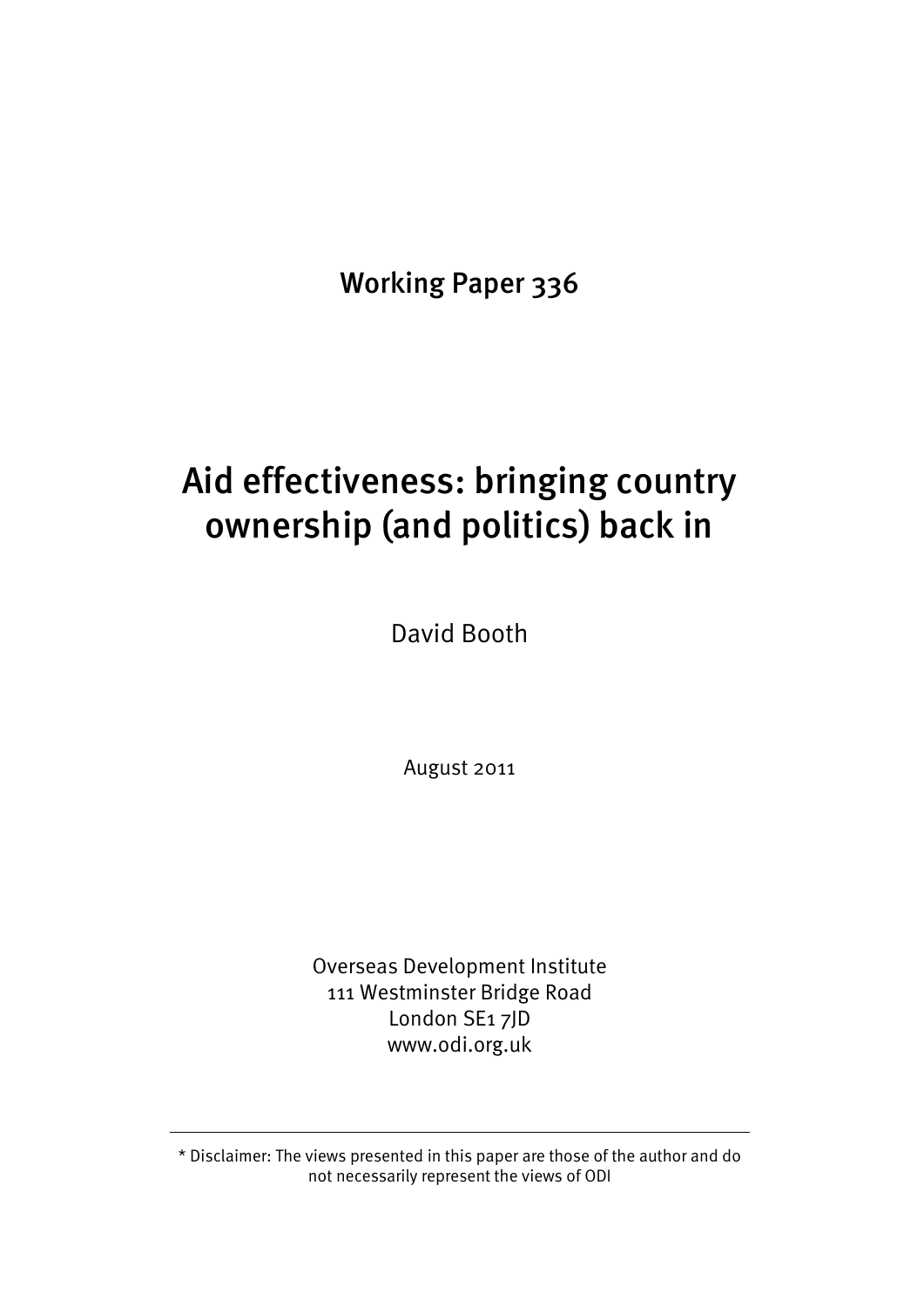## <span id="page-2-0"></span>Notes and acknowledgements

The author is Research Fellow, Politics and Governance, and Director, Africa Power and Politics Programme, Overseas Development Institute [\(d.booth@odi.org.uk\)](mailto:d.booth@odi.org.uk).

The Africa Power and Politics Programme [\(www.institutions-africa.org\)](http://www.institutions-africa.org/) is a consortium research programme funded by the UK Department for International Development (DFID) and Irish Aid for the benefit of developing countries. The views expressed in its publications are those of their authors and should not be attributed to DFID or Irish Aid, or any of the programme's member organisations.

This paper has had a rather complicated genesis and I have received helpful comments on various drafts, some parts of which did not make it into this version from the following, none of whom share any responsibility for the final product: Owen Barder, Mike Davies, Catherine Dom, Marta Foresti, Daniel Harris, Alan Hudson, Andrew Lawson, Simon Maxwell, Andrew Norton, Tony Killick and Sue Unsworth; commentators on informal presentations at the October Gallery and ODI, and participants in the workshop 'Unpacking Aid Effectiveness' convened by Nilima Gulrajani at the London School of Economics on 21 June 2011.

ISBN 978 1 907288 49 4 Working Paper (Print) ISSN 1759 2909 ODI Working Papers (Online) ISSN 1759 2917

© Overseas Development Institute 2011

Readers are encouraged to quote or reproduce material from ODI Working Papers for their own publications, as long as they are not being sold commercially. For online use, we ask readers to link to the original resource on the ODI website. As copyright holder, ODI requests due acknowledgement and a copy of the publication.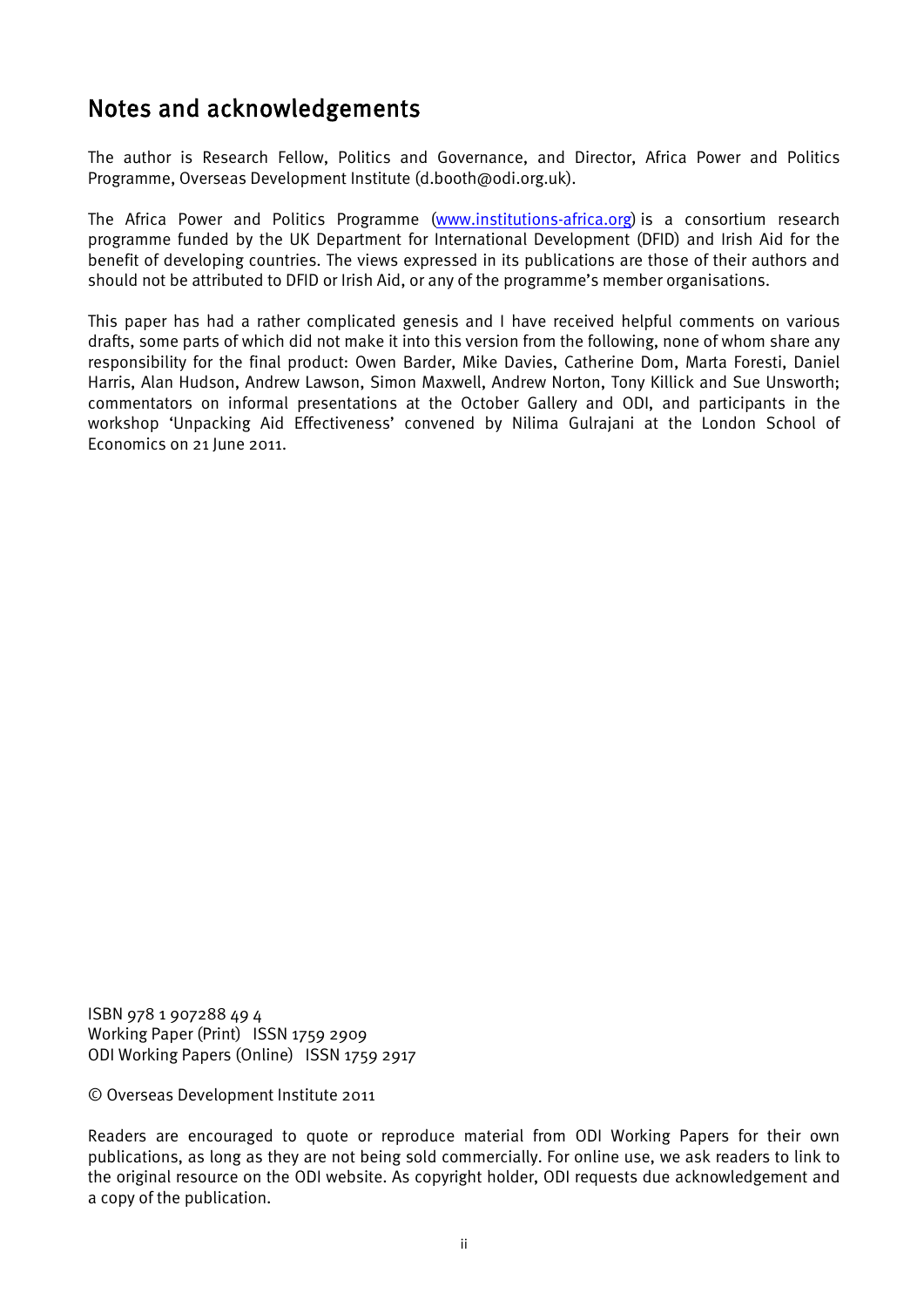## **Contents**

| Notes and acknowledgements |                                                                                                                                                                                                                                | ii                     |
|----------------------------|--------------------------------------------------------------------------------------------------------------------------------------------------------------------------------------------------------------------------------|------------------------|
| <b>Executive summary</b>   |                                                                                                                                                                                                                                | İV                     |
| 1.                         | Introduction                                                                                                                                                                                                                   | 1                      |
| 2.                         | What's wrong with Paris?<br>2.1 'Aid alignment': the answer to a different question<br>2.2 Harmonisation, results and mutual accountability                                                                                    | 3<br>3<br>5            |
| 3.                         | Can aid help to build country ownership?<br>3.1 The case against<br>3.2 An evolving agenda<br>3.3 Getting better understanding from research<br>3.4 Enabling developmental leadership by addressing collective action problems | 7<br>7<br>8<br>8<br>10 |
| 4.                         | What would it take?                                                                                                                                                                                                            | 13                     |
| 5.                         | Conclusion                                                                                                                                                                                                                     | 15                     |
| <b>References</b>          |                                                                                                                                                                                                                                | 16                     |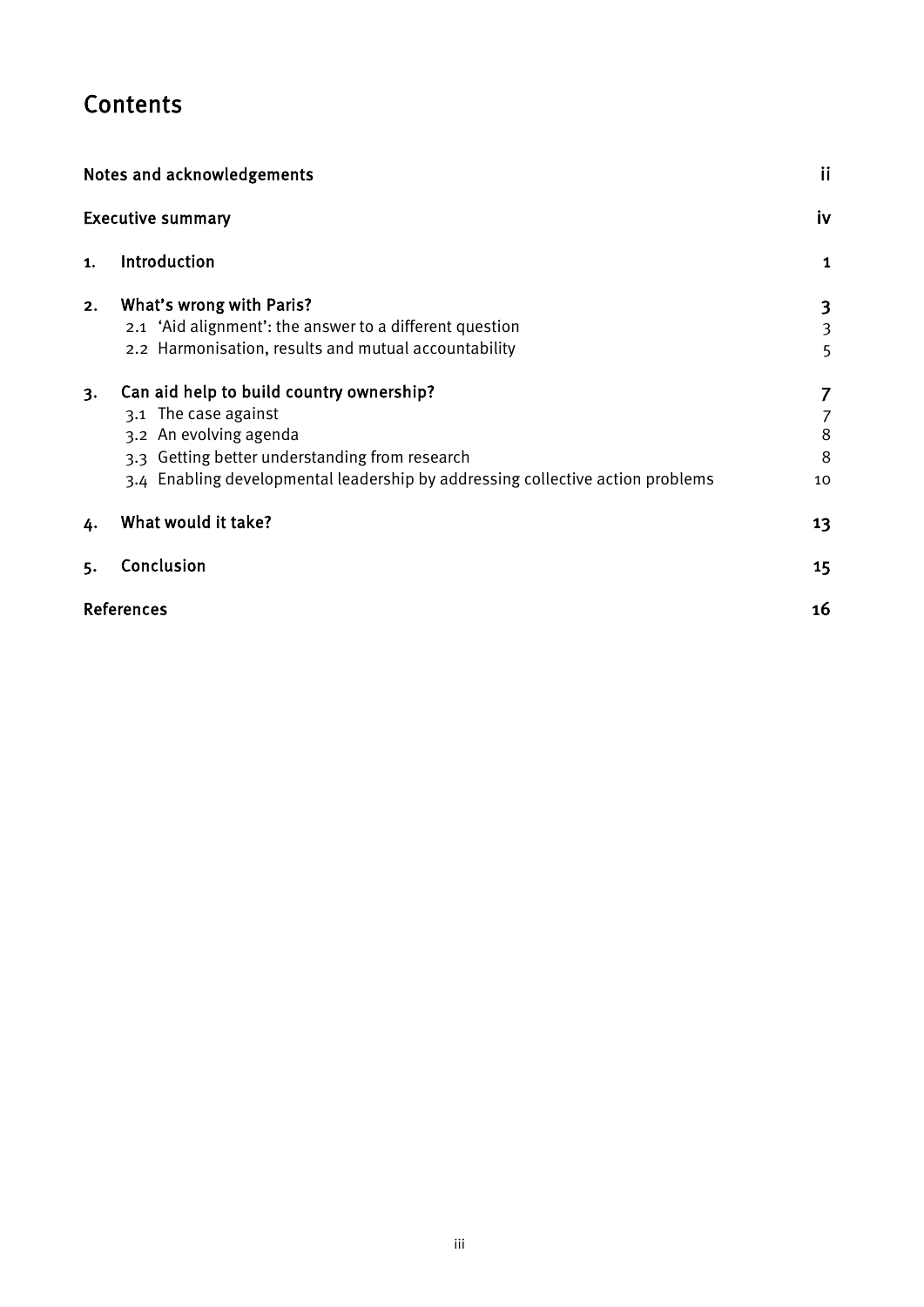## <span id="page-4-0"></span>Executive summary

The 2005 Paris Declaration grew out of a consensus on the importance of 'country ownership' to the success of development efforts. In other words, it came to be recognised that the effectiveness of aid depends critically on whether or not a country's leadership is really committed to development. The obvious question arising, then and now, is: how can international actors support the emergence of country-owned development efforts? Since Paris and Accra, however, attention has been focused on a subtly different question. The assumption is tacitly made that most countries already have development-oriented political leaderships.

This paper considers that assumption untenable and agrees with those arguing that ownership should be treated as a desirable outcome, not an achieved state of affairs. It then asks the corresponding question: whether external actors have any useful role in assisting the emergence of developmental country leaderships.

It offers a heavily qualified yes in two parts. First, in view of the evidence that aid as such is probably on balance bad for the institutional fabric of poor developing countries, much more attention should be given to reforming the non-aid policies of donor countries which are known to affect the economic and political systems of developing countries in negative ways.

Second, more thought should be given to the fact that country leaders typically face difficult collectiveaction problems in moving towards a more developmental politics. Some of the biggest challenges to improving development practice at all levels, from bottom to top, take the form of unresolved collectiveaction problems. Directly or indirectly, international development organisations have a useful, and perhaps indispensable, contribution to make in helping countries overcome institutional obstacles of this type.

This is what support to country ownership should chiefly be about. A radical shift is therefore needed in political and public thinking about how rich countries can assist the development of poor countries. The discussion around Busan is almost entirely avoiding these issues, but it provides a good occasion to make them more central to international policy debate.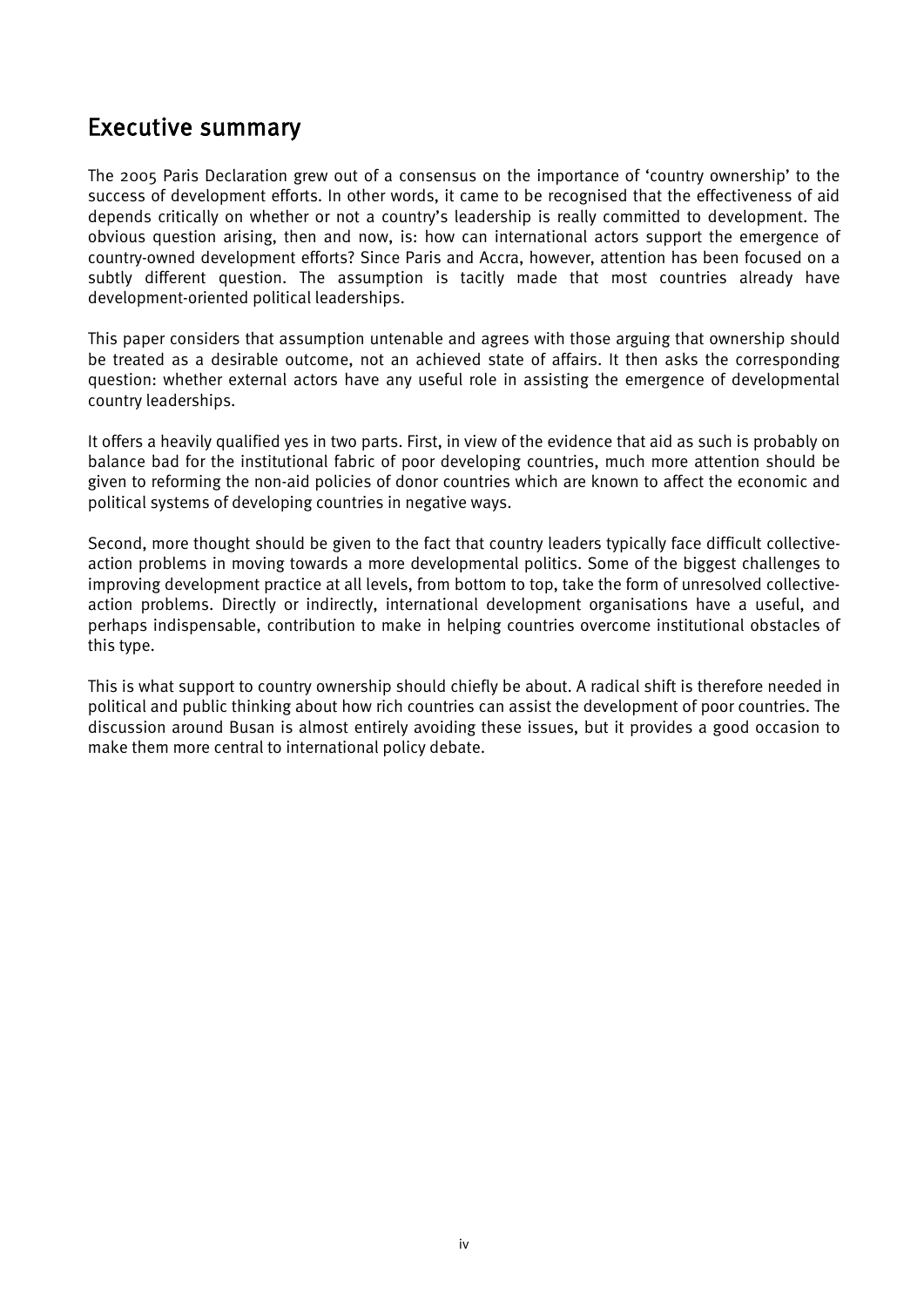#### <span id="page-5-0"></span>1. Introduction

Once again the effectiveness of development cooperation is at the centre of international debate, and for good reason. The particular occasion is, of course, that the 2005 Paris Declaration on Aid Effectiveness is up for review and renewal – by an amplified array of stakeholders, meeting in a fresh political and diplomatic climate, in Busan, S. Korea, later this year. More importantly, however, the question of whether and how external grants and concessional finance make a positive contribution to the development of poor countries remains both controversial and unsettled.

The starting assumption of this paper is that aid can make a positive contribution, and may be, under a relatively common set of conditions, a necessary condition for accelerated progress in very poor countries. But it is also accepted that aid can, and often does, do harm, especially because of the way it affects incentives and institutions in recipient countries. Therefore, it matters a great deal what form aid takes and exactly how it is delivered.

This may sound like the basic premise of the Paris Declaration and therefore a fairly mainstream position. But it is not. The view I want to advance is that the Paris process was prompted and underpinned by solid, evidence-based insight about the importance of what has come to be called country ownership of development efforts. However, the clarity of the initial insight was quickly compromised as a range of less evidence-based concerns were piled on top of it. This resulted in an incoherent package of commitments, several of which do not stem from thinking through the conditions under which aid can be effective, but have other origins.

It is no doubt unrealistic to expect the Busan High Level Forum to go back to first principles, even though that would be desirable. Whatever the delegates at Busan decide, what is needed in the next period is some fresh thinking about what the ownership principle really means for the scale, content and mode of delivery of development cooperation.

This paper draws on a review of previous literature and recent research relevant to the 'country ownership' issue. While the available evidence and analysis does not settle every question, the paper argues that it points clearly enough to three things:

- Country ownership needs to be brought back to the centre of discussion, posing afresh the question of how to get a constructive relationship between aid and political commitment to development goals at country level. The current concepts of aid alignment, donor harmonisation, management for results and mutual accountability do not provide the needed answers, being responses to a different set of questions based on a false premise.
- It is clear that aid can be harmful to country-owned development understood in this way, because of the way it shields incumbent leaders from the consequences or irresponsible or short-termist actions. It is less evident that it can contribute positively, especially as long as it takes the form of financial assistance. However, in many countries leaders are responding to domestic political incentives which are strongly unfavourable to long-term thinking and the provision of the public goods that are needed for economic transformation. Those who would prefer to build legitimacy on a different basis face collective-action problems in moving forward. External agencies can, and at some levels already do, contribute to solving such problems.
- Treating country-owned development as an outcome to be constructed, rather than an established fact, suggests a different concept of the role of development cooperation. In this concept, there is less focus on financial disbursements intended to reduce poverty by bridging resource gaps, and much more on assisting the right sorts of institutional change. For donor organisations, that would mean acquiring the ability to undertake, or commission others to undertake, facilitation and brokering tasks at the macro, meso and micro levels of country reality. Needless to say, development agencies will only be able to transform themselves in this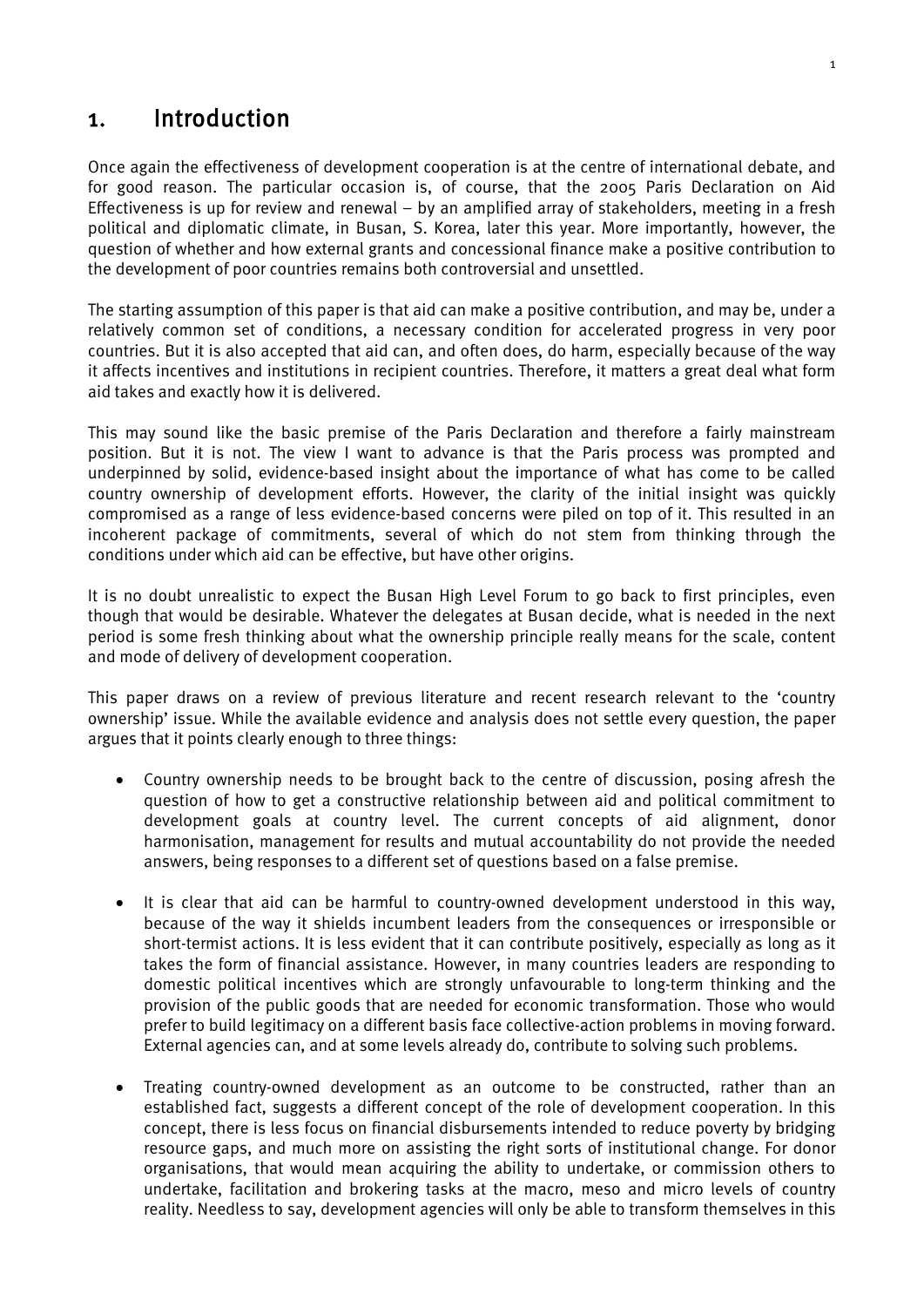way if there is a shift in the politics and public discourse around international development in donor countries.

The paper sets out an argument in support of these propositions. Section 2 considers what is important and what is doubtfully relevant or unhelpful in the current Paris/Accra aid-effectiveness agenda. Section 3 makes the case for addressing the politics of ownership more directly, distinguishing among the possible institutional impacts of aid-funded programmes. Section  $4$  discusses briefly what this means for the organisation and politics aid. Section 5 concludes.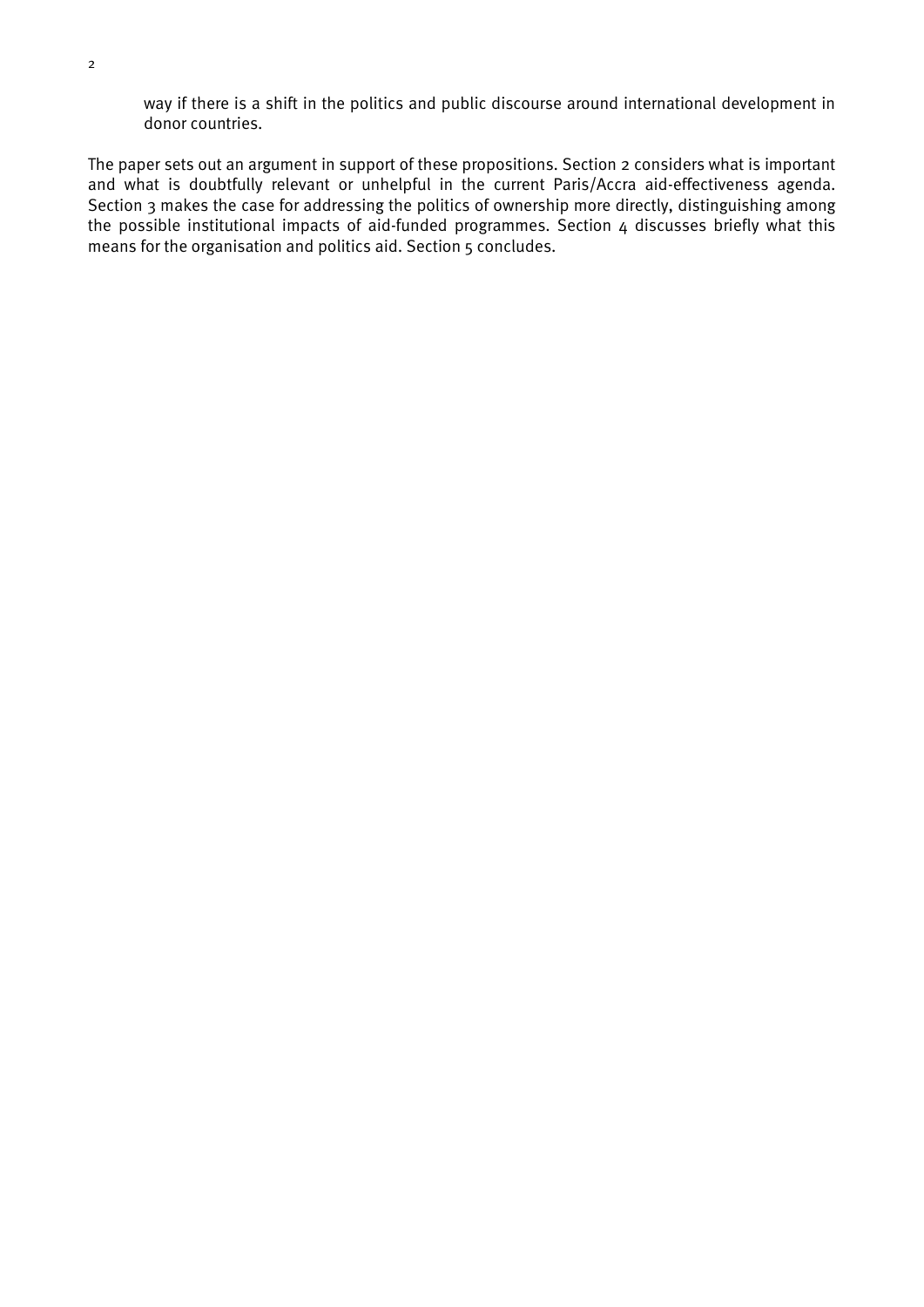## <span id="page-7-0"></span>2. What's wrong with Paris?

The Paris Declaration on Aid Effectiveness (OECD, 2008a) grew out of a learning experience over several decades leading to the conclusion that development depends primarily on efforts at the country level, and that aid needs to focus on facilitating these efforts, not on trying to replace them.<sup>[1](#page-7-2)</sup> This notion  $$ conveyed rather inadequately by the concept of 'country-owned development programming' – is the right point of departure for thinking about how to make aid more effective. It remains one of the most solidly established propositions in the aid business, as well as an obvious lesson from the comparative history of the world.

The first question I want to pose is whether from this starting point one can rationally derive the set of prescriptions for improving donor behaviour and the quality of aid that eventually became the 'aid effectiveness agenda'. I argue that, with some limited exceptions, one cannot. The most pivotal issue is the meaning given to 'aid alignment', and I shall focus primarily on that, but there are also equivalent problems with donor harmonisation, management for results and mutual accountability.

#### <span id="page-7-1"></span>2.1 'Aid alignment': the answer to a different question

If the proposition about country ownership as a precondition is true, the most important development issue is whether countries are governed by people for whom national development is a central objective. The most important question about aid, therefore, is whether it is helping to bring about such a state of affairs. In principle, that is what the Paris Declaration is about. However, the declaration's concept of 'aid alignment' is not an answer to that question, but to a significantly different question: how can aid *avoid weakening* country ownership when it already exists.

In other words, the concept makes the diplomatic assumption that recipient countries are already led by people for whom national development is a central objective. I would argue that this is not normally a valid assumption.<sup>[2](#page-7-3)</sup> At least in the region that mostly concerns me, sub-Saharan Africa, the modal pattern is that public policies are largely driven by short-run political considerations, and these usually dictate a clientelistic mode of political legitimation, not one based on performance in the delivery of the public goods required for economic and social transformation.[3](#page-7-4)

The concept of aid alignment came out of the negative evidence on the effects of two previously dominant modalities of aid: free-standing projects and structural-adjustment lending. In some of the literature, it is conventional to make the distinction between 'systems alignment' – or the principle that whenever possible aid should be disbursed and executed using the public financial management systems of the recipient country – and 'policy alignment'. The two dimensions stem from the critiques that were made during the 1990s of project aid and policy conditionality respectively.

<span id="page-7-2"></span>The evidence base was large and diverse but was captured in the literature of the period by, among others, van de Walle and Johnson (1996), Killick (1998), World Bank (1998), Booth (2003) and Koeberle et al. (2005).

<span id="page-7-3"></span><sup>2</sup> It is not an assumption that is made in any serious study of the political economy of the aid relationship: for example, Mosley et al. (1991), Martens et al. (2002) or Gibson et al. (2005). Of course, this approach to ownership purposely puts the accent on political drivers, and on leadership understood as a political issue (Leftwich and Wheeler, 2011), not on technocratic criteria. The Paris Declaration monitoring survey uses a World Bank assessment of the quality of countries' operational development strategies as a proxy for ownership, on the grounds that the real thing would be impossible (and controversial) to measure. Even in these narrow terms, however, most countries get a low rating and there was little

<span id="page-7-4"></span>improvement between 2005 and 2007 (OECD, 2008b: 27-30).<br>The tendency for political competition to give public policy-making an extremely short-term orientation, and therefore a limited ability to address the real challenges of national development, is a standard theme in political science work on the majority of sub-Saharan African countries. Two of the most telling examples of the modal pattern are treated in depth by Lewis (2007) and Mutua (2009). The much discussed recent improvements in economic growth rates and some social indicators across the region do not justify a revision of this basic diagnosis, partly for the reasons given by Amoako (2011): African economies need transformation, not just growth, and the politics of transformation are very demanding.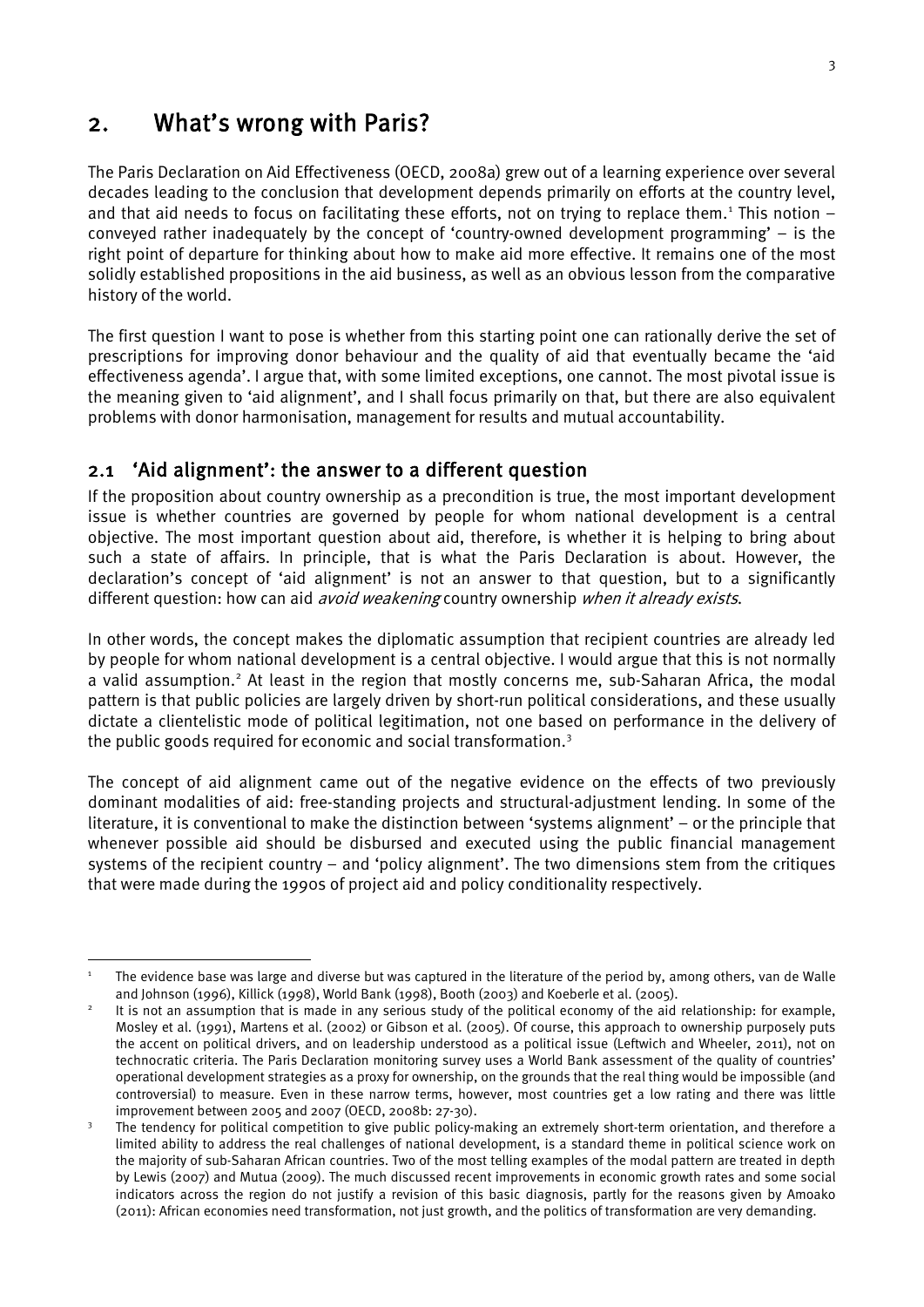As a way of summing up past experience on what does not work and what is likely to do harm, this pair of alignment concepts still has some validity. It certainly indicates an area of unfinished business whose importance I would not dismiss.

Thus, there is still a good deal of large-scale project aid that carries on in apparent disregard to everything that has been written and documented about its effects on the institutional fabric of the host country. While there can be good reasons for 'projectising' certain forms of assistance, this often happens because it is politically easier to defend in the donor country than the obvious alternatives, not a defensible justification.

Similarly, donor practice in the delivery of budget support has continued to feature a good deal of ex ante policy conditionality in the face of all the evidence pointing to its ineffectiveness. This happens for other, but equally indefensible, donor-side reasons (Booth and Fritz, 2008: 28-31; Tavakoli and Smith, 2011). Important agencies like the European Commission appear, indeed, to be on the verge of moving into a new phase in which both policy and political conditionality are once again deemed respectable (Molenaers and Nijs, 2009; Molenaers and Renard, 2011).

However, the existing alignment concepts are only valid as guidelines on what donors should *stop* doing because they are harmful or wasteful. They help little as pointers to what they should be doing *instead* with a view to helping to build country-owned development. The most plausible affirmative advice is: whenever possible, use country systems, and thereby contribute to strengthening them. Nothing has happened, to my mind, to weaken the broad argument for using country systems when supporting the government sector, and thus for preferring disbursement modalities like general and sector budget support which facilitate use of country systems (Joint Venture on Public Financial Management, 2008; Knack and Eubank, 2009). However, the trouble with even this limited positive guideline is that it tells us nothing about what to do if it happens, as it often does, that the country systems are subverted systematically by the political leadership for non- or anti-developmental purposes, so that systems' strengthening alters the façade but not the reality.

The other positive injunction which was central to the Paris Declaration, to align aid programming with 'country policies', is even less helpful in the typical situation of low-income aid recipient countries, where the prevailing real policies are not geared to development, but to short-term political needs. In the typical situation, what this leads to is the marrying up of donor country portfolios with the contents of some policy document or other – a national poverty reduction strategy or a sector programme – which has been generated through a formal dialogue process. But it is not uncommon that the actual policies pursued by the politicians and the relevant civil service departments bear little relation to the formally agreed strategies.<sup>[4](#page-8-0)</sup> So the effect is that aid is being aligned with the formal products of a largely aid-driven process, not with the reality of policy in the country.

There may be little direct harm in doing this. However, I think we should be concerned that the commitment of the donors to this concept of aid alignment has become an obstacle to clear thinking and better practice on what remains the most relevant question in most poor countries: how to get the developmental leadership that is currently lacking, and what role aid might possibly have in that. Because aid alignment as currently understood is only good for country ownership of development efforts when this already exists (that is, the paper policies are the same as, or close to, the real policies), the hegemony of this concept constantly reinforces the myth that most poor countries have developmental leaderships. It discourages even a posing of the question of what kind of leadership countries really need, and how they are going to get it. In some donor organisations, indeed, the alignment principle has become thoroughly confused with an understanding of national sovereignty, such that it is considered politically incorrect to visualise any active role for donors in changing country policies or 'intervening in politics'.

<span id="page-8-0"></span>The case for regarding PRSPs, or even the new generation of National Plans, as a true expression of the policies which govern what the state and politicians actually do has been dead for some while (Booth, 2005; Dijkstra, 2005). For a good sectoral example, see Cooksey (2011).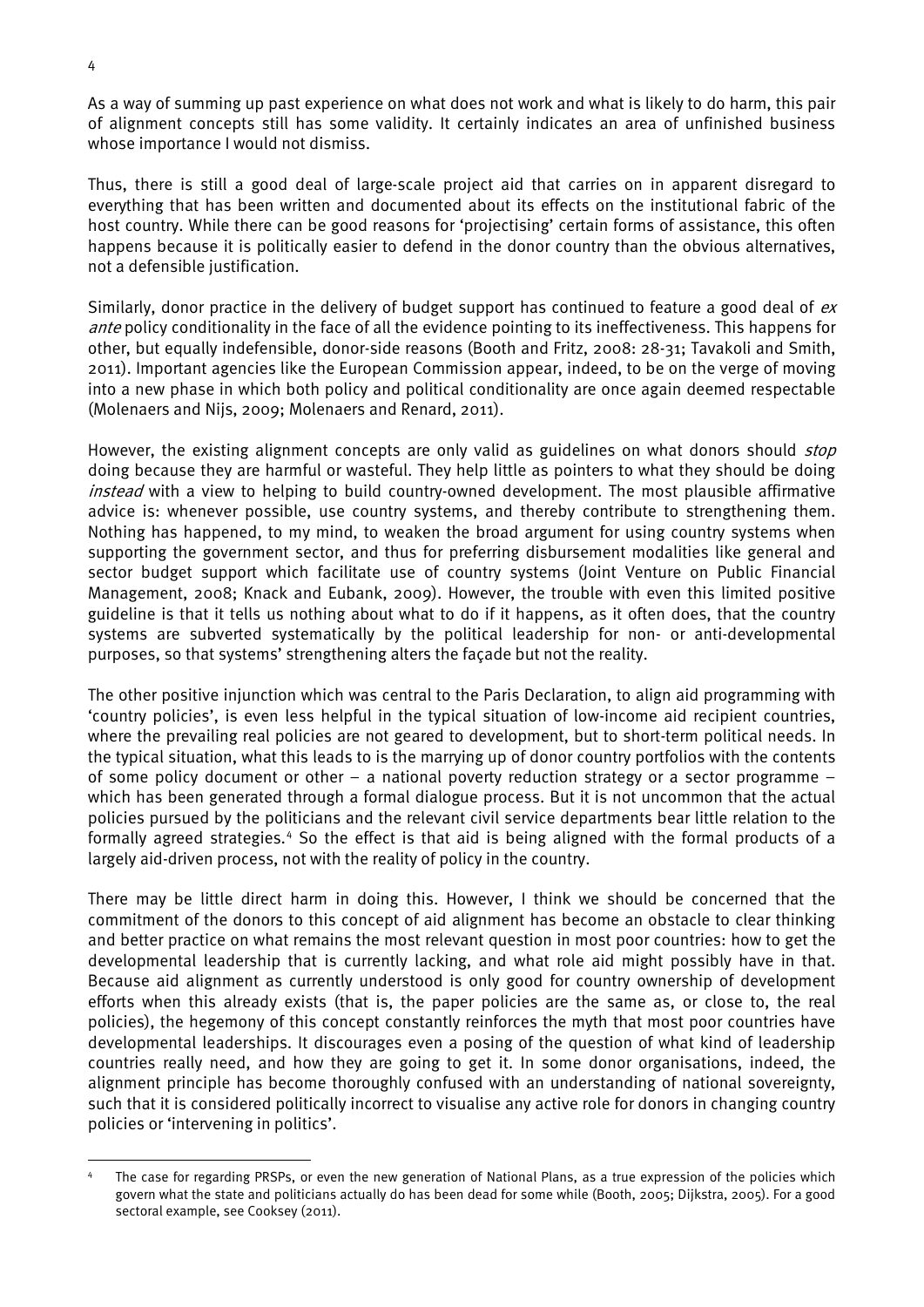#### <span id="page-9-0"></span>2.2 Harmonisation, results and mutual accountability

If alignment does not provide answers to the big questions about country ownership, the other Paris commitments, and the monitoring arrangements that have been set up around them, do even less. Take harmonisation.

Arguably, the harmonisation commitments in the declaration are mainly about rationalising donor efforts, reducing duplication and thereby enhancing the cost-effectiveness of aid. In fact, the 'programme theory' set out by the Phase 2 Evaluation of the Paris Declaration (Wood et al., 2011) treats harmonisation primarily in this narrow way. Nevertheless, advocacy of the Paris principles generally implies that harmonisation is valuable for reasons that go well beyond removing a source of waste in aid spending.

The standard rhetoric on the subject alleges high 'transaction costs' for aid recipient officials arising from the use of multiple disbursement and monitoring arrangements. However, this is subject to at least three objections.

First, the whole transaction-cost theme in the Paris symphony is a narrow bureaucratic question, about a specific aid-management function, whereas ownership is a political question. Second, this concern provides the main rationale for systems alignment, and it is unclear what harmonisation adds to this. Finally, there is evaluation evidence about what happens when, for example in the context of a sectorwide approach programme (SWAp), donors devise arrangements for harmonising their disbursement procedures which do not rest firmly on the use of country systems. The effect can be perverse, actually multiplying transaction costs for all concerned and diverting needed attention from the improvement of country systems. This was one of the findings of an important recent evaluation study on sector budget support in Eastern and Southern Africa (Williamson and Dom, 2010).

The idea that aid harmonisation has an independent positive effect is doubtful, then. Some in fact would say that there is an inverse effect. Country aid officials frequently express the view that policy and systems alignment are definitely good for ownership but harmonisation among donors is, on the whole, bad for it. When donors 'gang up', there is less policy space for government. There is therefore less chance of clear policies' emerging from domestic decision-making processes.

I think there is some truth in this second claim in respect of the islands of effectiveness that exist in some country policy systems, places where there is a genuine prospect of locally-generated thinking about tackling obstacles to development. In big-picture terms, talk of donors ganging up is more often self-serving. Nevertheless, the existence of this counter-claim serves to make the point that there is no good theory linking harmonisation to ownership.

It is worse with 'results management'. There is every reason to be concerned about whether development assistance produces its intended results. However, if the proposition about the decisive importance of country ownership is true, results orientation is fundamentally a political question. Unless political leaders already have development as their goal, their results' orientation is hardly likely to be enhanced by improving systems for collecting and managing statistics, the main focus under this heading of the Paris Declaration.<sup>[5](#page-9-1)</sup>

Are political systems generating leaderships that care about results in the way these are understood by the international aid community? If they are not, foisting elaborate policy monitoring and datagathering arrangements on already weak and under-motivated country bureaucracies is not going to help. It is a recipe for wasted effort and skills. Of course, there may be actors outside government who will pick up and use results-monitoring information producing a greater focus on results by the route of enhanced domestic accountability. This, the original idea behind PRSPs and their monitoring, is still the usual fall-back position for donors thinking about results and country ownership. However, in most

<span id="page-9-1"></span><sup>&</sup>lt;sup>5</sup> This was a theme of the assessments made during the last decade of approaches to monitoring poverty reduction strategies, although insufficiently emphasised in the final analysis (see, for example, Bedi et al., 2006).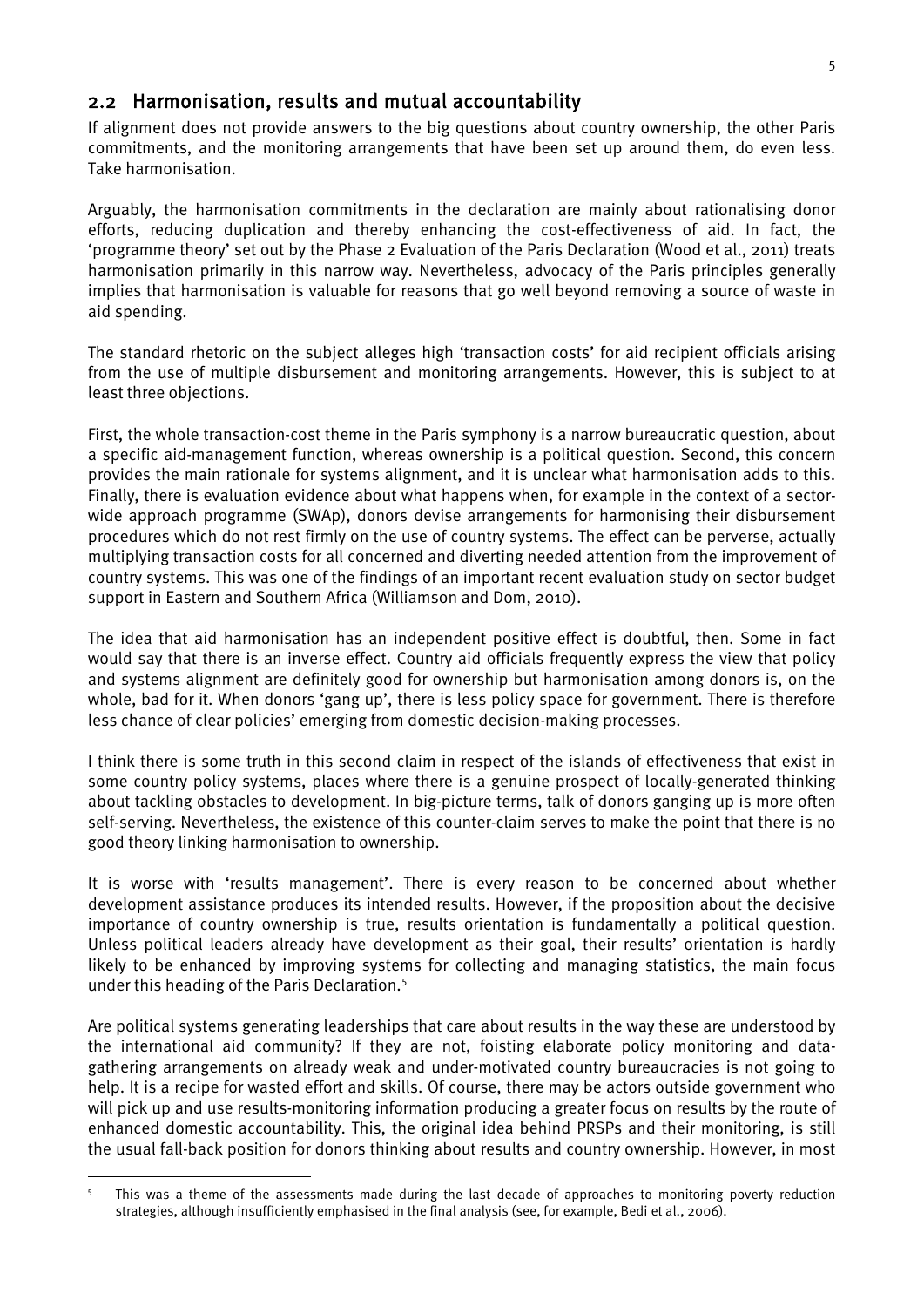countries it is premised on wishful thinking, not close observation of political processes, and the modest place that NGO advocacy typically has within them.

From the Paris Declaration portfolio, that leaves only 'mutual accountability'. This complicated concept implies that donor agencies and recipient governments should be accountable to each other for what they do and for the results achieved, and that both should be accountable to their respective publics. The two more radical elements contained in this idea are unfortunately highly problematic.

The notion that donors should be accountable to recipient governments suffers from the same weakness as alignment, that it assumes countries already have leaderships that in practice give priority to achieving development outcomes. That, rather than the equally valid point that donors themselves may have mixed motives, is the number one difficulty.

The plea for governments to be accountable to the citizenry in the ways they usually are in rich, advanced democracies suffers from a different sort of difficulty, that of being ideologically driven and unrealistic. What it would mean for donors to become more realistic about such things is the subject of the rest of the paper.

To conclude this section, my argument has been that the ownership principle has not been properly addressed by international thinking about aid effectiveness. We need to go back to basics and try to answer the fundamental question which has been hanging in the air since the 1990s: does aid have a role in building country ownership of development efforts, and if the answer is not entirely negative, what kinds of aid, delivered how?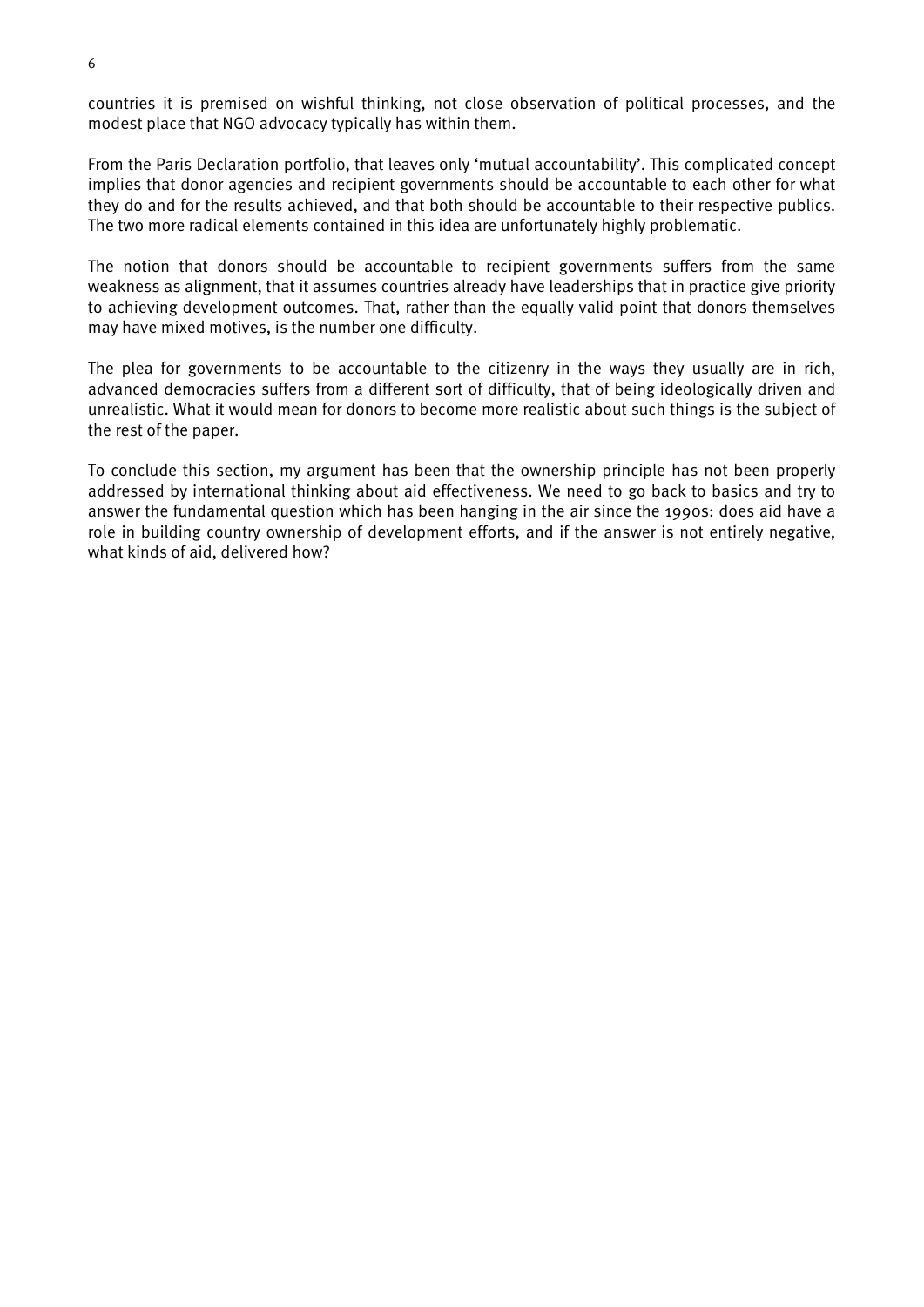## <span id="page-11-0"></span>3. Can aid help to build country ownership?

The hypothesis that aid could be a positive factor in the emergence of the kinds of leadership arrangements that poor countries need is contradicted by most of the evidence. However, awareness of these issues is greater than ever before, which means that past performance is not necessarily a good guide to the future. I will argue that the potential for more constructive interactions is far from exhausted, the possibilities being limited more by lack of imagination than absence of opportunities.<sup>[6](#page-11-2)</sup>

#### <span id="page-11-1"></span>3.1 The case against

The burden of the empirical and analytical literature on the political economy of aid relationships is that aid flows tend to have fairly powerful perverse effects, unless and until, for one reason or another, a country has already acquired a developmental leadership. The literature survey by Moss et al. (2008), for example, found strong support for the conclusion that 'a large and sustained volume of aid can have negative effects on the development of good public institutions in low income countries' (274). Moss et al. focused particularly on what history and research tell us about the aid-revenueaccountability relationship. If financial aid is a substitute for domestic taxation, it will tend to inhibit the tax-accountability relationships that were historically important in many Western countries.

Bräutigam and Knack (2004), echoing van de Walle (2001), provide a more comprehensive account of the incentives to bad or indifferent governance created by aid, drawing on a wider range of political economy concepts and more historical comparisons. According to them, the effects include a reduced willingness on the part of political leaders and officials to address the collective action problems involved in public-sector reforms, and an enhanced proclivity to anti-developmental decisions, arising from the 'moral hazard' effects of aid.[7](#page-11-3) The analysis of the Samaritan's dilemma by Ostrom and her colleagues amplifies and endorses this view (Gibson et al., 2005).

In addition, there is a growing consensus among researchers, now reflected in guidance from the OECD DAC, that donors can do harm by promoting institutional arrangements that may be ideologically congenial to their taxpayers at home but ill-adapted to the specific context (Putzel, 2010). The principal focus so far has been on the radical harm that can be done when, for example, a fragile peace is threatened by poorly timed and otherwise ill-considered promotion of elections in countries where there is no well established political settlement (Lindemann, 2008; Di John and Putzel, 2009; Parks and Cole, 2010). However, there is also growing body of opinion in and around the World Bank and elsewhere concerning the negative development effects of using templates of international 'best practice' as the basis for aid funded institutional reform programmes (Andrews, 2010; Levy, 2010b; 2010a; Pritchett et al., 2010).

As this begins to indicate, there is evidence that aid can easily be, and indeed normally is, harmful to the kinds of institutional changes necessary for countries to assume ownership of their development efforts. Given that ownership is recognised to be critical to development results, this suggests that the objectives of development assistance would be better served if there were less of it. Instead of taking the easy, and in key respects damaging, option of disbursing large sums in poor countries, donor countries should devote effort to stopping international practices in trade and finance for which they are directly responsible or in which they are complicit. This might be politically harder and economically costly, but would be more unambiguously useful, as argued by Jonathan Glennie (2008). The case for more vigorous action on the global drivers of corruption and civil war is overwhelming (Moore et al., 2009; Brown et al., 2010). Disbursing less in-country, so that governments are forced to finance their expenditure on domestic resources fully from taxation, and spending more on underfunded global public goods, including public agricultural research, are easy to justify.

<span id="page-11-2"></span><sup>&</sup>lt;sup>6</sup> In this way, my argument shares some elements with widely read anti-aid books such as those of Easterly (2007) and Moyo (2009), but ends up in a different place.

<span id="page-11-3"></span>That is, protecting the recipient from the consequences of his or her bad decisions.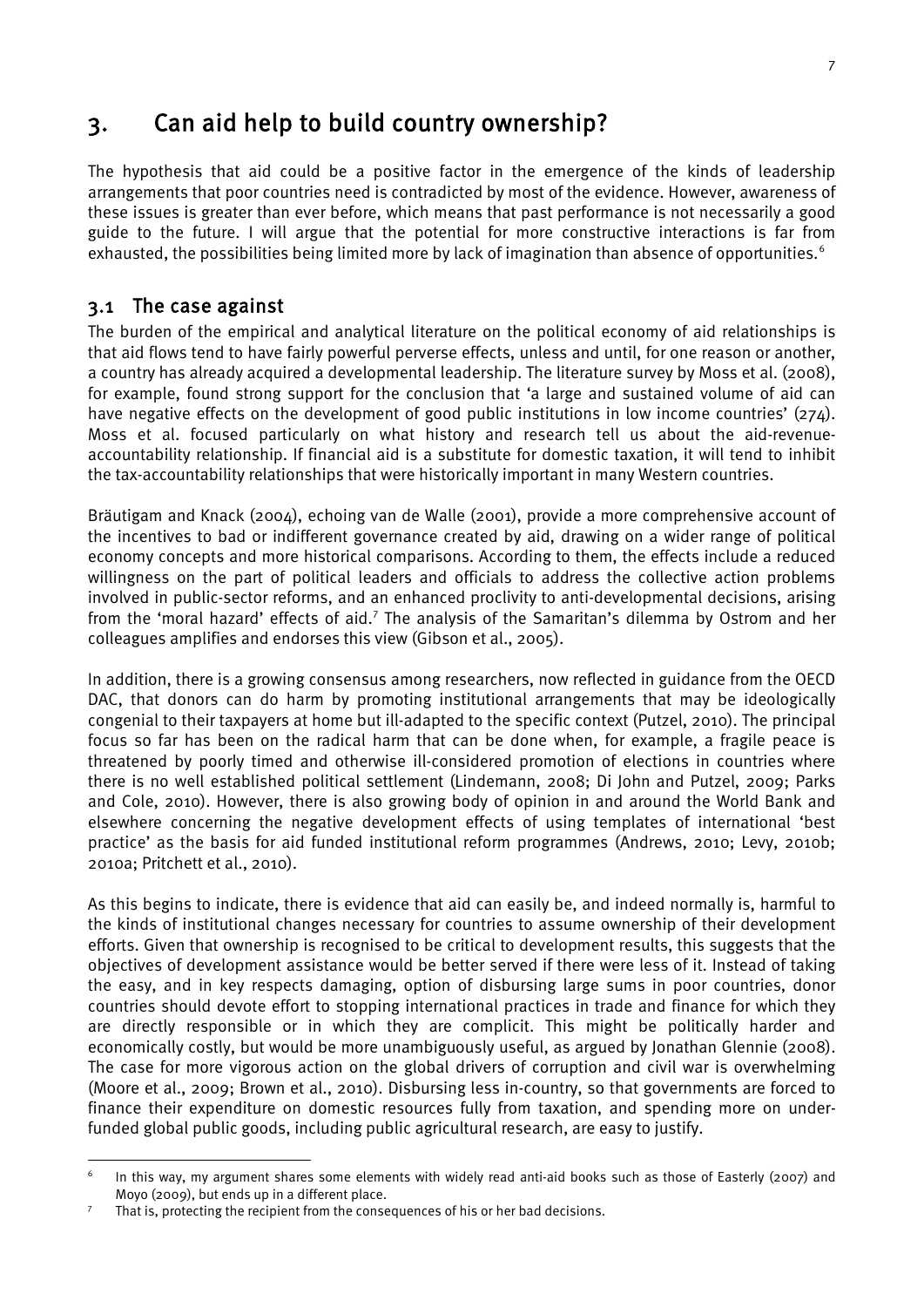I find the case for doing things other than aid compelling, and it may well be the most practical implication that it is possible to draw from the argument of this paper. I nonetheless believe it is worth pursuing a little further what is and ought to be on the agenda of aid agencies and others contributing within country arenas.

#### <span id="page-12-0"></span>3.2 An evolving agenda

Many well intentioned people find it natural to suppose that institutional arrangements that have proven their worth in highly industrialised Northern countries cannot fail to have something important to contribute to the development of poor countries. Over the past twenty years, this basic impulse has been one of the driving forces behind the idea – now deeply entrenched in developing as well as donor countries – that the key to successful development is 'good governance'. Good governance is usually taken to mean democratic governance and other institutional 'best practices' now established in advanced market economies.

However, there is a new awareness among donors that Good Governance is not an entirely adequate framework. This reflects in part the influence of research suggesting that poor developing countries have to find their own solutions to institutional and leadership questions, and that this is context specific. Highlights on the economics side include Dani Rodrik's (2007) recognition that – after China's development breakthrough – we do not really know what are the right institutions for inducing sustained growth in very poor countries. They also include Mustaq Khan's argument that states need the freedom and the means to deploy rents and manage rent-seeking so as to to finance the costly learning processes involved in getting capitalism started (Gray and Khan, 2010).

Focusing more directly on the politics, Grindle (2007) made the classic case for thinking more about which governance reforms might be 'good enough' to get development started. Shivakumar, Moore and Unsworth have enjoined donors to pay more attention to what exists, and can be built upon, in country governance arrangements – and less to 'gap filling' to address what is judged to be missing when a country is compared with the typical OECD state (Shivakumar, 2005; Future State, 2010).

The relationship between democratisation and development has never been a simple question, but we know some basic things about it. We know for example that institutions like parliaments and elections have very different effects in different social and economic settings. This is one of the themes of the important 2009 book by Douglass North and others (North et al., 2009). More recently (2010), Jörg Faust has addressed more specifically the notion that aid effectiveness might be enhanced by being linked to democratisation – with 'ownership' being replaced by 'democratic ownership'. Faust shows that this is based on a fundamental misunderstanding of how democracy works, in the long run, to generate social benefits.

One of the implications of all this is that if donors have something to contribute to building country ownership where it doesn't exist, this contribution is unlikely to take the form of conventional democracy promotion, or the 'domestic accountability' agenda as presently conceived. If not that, what then? I propose an answer in two parts.

#### <span id="page-12-1"></span>3.3 Getting better understanding from research

First, in the 'do no harm' spirit, there would be real gains from donors' becoming more aware not just of the risks of specific harm but also of the processes through which, in the real world, developmental leaderships have emerged in poor countries. Most of the authors cited above follow up their critique of 'gap filling' and the promotion of best practices with an appeal for greater sensitivity to context. The alternative is coming to be known as a 'best fit' approach. Until recently, this has been rather generic advice, with the implication that each country situation requires close study and there are unlikely to be any valid generalisations.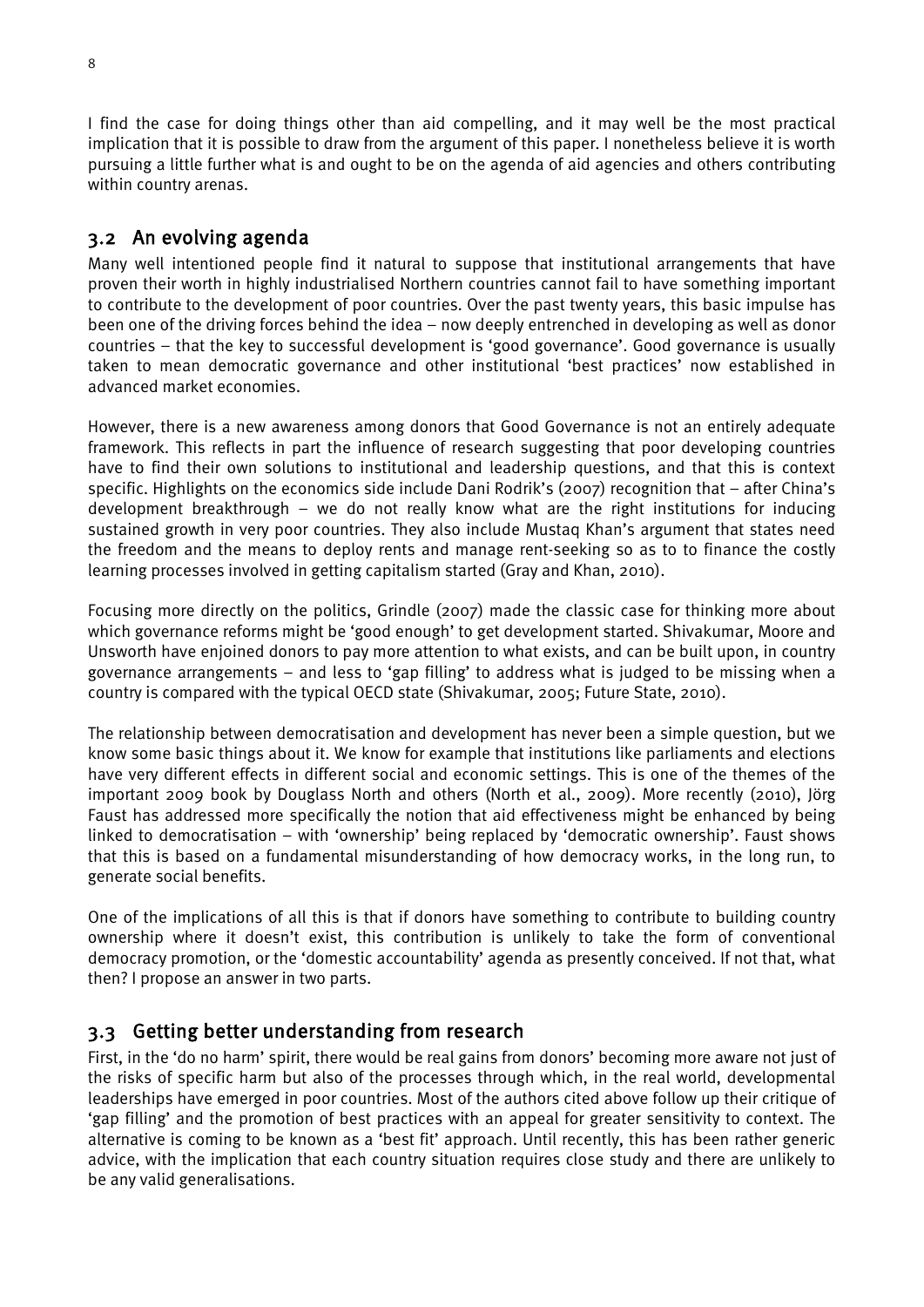Now, however, serious attempts are being made to construct middle-range theories about development trajectories and types of political-economic regimes. This involves some relatively heavy-duty typology construction which will not be to every development practitioner's taste. It lacks the simple ideological appeal of promoting Good Governance. Nonetheless, if armed with such constructs donor staffs would be better placed than they have been to make judgements about where countries are headed and the processes which might lead them in more or less direct ways to the outcome of 'country-owned' development. This might not by itself suggest different things for donors to do, but it meets one of the conditions for moving in that direction.

One example of such theorising is the analysis of alternative trajectories of economic growth and governance reform sketched out by Levy (2010a). This is the product of an effort by several thinkers in the public sector reform part of the World Bank to devise ways of being more realistic, and thus being more effective and doing less harm, in supporting governance for development in the poorest countries. Levy argues that it may be worth distinguishing at least two different ways in which changes in governance interact with economic growth over the long term. In one of these, circumstances including an 'elite bargain' favouring central coordination allow cumulative improvements in state capacity, which lead to growth. In the other, of which Bangladesh is the best example, a competitive clientelism blocks improvements in state capacity but nonetheless permits fast growth based on private investment.

For the Bank and other donors that are heavily involved in public sector governance, 'clarifying which of the two trajectories better aligns with a country's circumstances can offer important pointers for the priority reform agenda' (5). In particular, it can help in deciding the balance of effort between approaches which limit themselves to working with the existing 'reform space' and more transformational approaches which seek a progressive expansion of the reform space – see the previously referenced blog site (Levy, 2010b). This seems an important step in the right direction and perhaps a sufficient one for an actor like the Bank, but for the wider community of stakeholders in the governance of poor countries, the action menu it suggests is rather limiting in two respects.

First, in regions like sub-Saharan Africa it is not clear that there are many countries that can follow the Bangladesh route. To be sure, growth has accelerated considerably in many countries despite clientelistic governance and weak state capacity, but growth is one thing and economic transformation is another (Amoako, 2011). Second, at least for domestic political actors and external agencies with more flexibility than the Bank, the action alternatives are surely more varied than Levy's spectrum of reform approaches would imply (Booth, 2011).

Another kind of typological theorising which may help to reveal ways of being both realistic and canny about governance reform is being done by researchers within the five-year Africa Power & Politics Programme [\(www.institutions-africa.org\)](http://www.institutions-africa.org/). Under the leadership of Tim Kelsall, this research is exploring the conditions under which a country's ruling elite come to an explicit or implicit agreement that their interests lie in enlarging the national economic pie and making choices with a view to the long term. As in Asia, and indeed in early modern Europe, successful developers in Africa are likely to be of a broadly neo-patrimonial type.<sup>[8](#page-13-0)</sup> However, differences among neo-patrimonial states are important. A particularly relevant distinction is between regimes which acquire the will and ability to centralise management of major economic rents and adopt a long time horizon.

The examples supporting this argument include phases in the history of Côte d'Ivoire, Kenya and Malawi. APPP researchers have been examining closely the similarities and contrasts between recent experiences in Ethiopia, Ghana, Rwanda and Zimbabwe, in three of which rent management has been handled in part through holding companies belonging to the ruling political parties.<sup>9</sup> They have also been looking at Tanzania, where the ruling CCM might seem to enjoy a number of the preconditions for

<span id="page-13-0"></span><sup>&</sup>lt;sup>8</sup> That is, there will be a systematic blurring of the distinction between the wealth of the state and the personal wealth of the ruler or rulers, leading to some degree of institutionalised acceptance of rent-seeking on the part of the political leadership.

<span id="page-13-1"></span><sup>9</sup> Rwanda and Zimbabwe are discussed in Booth and Golooba-Mutebi (2011) and Dawson and Kelsall (2011).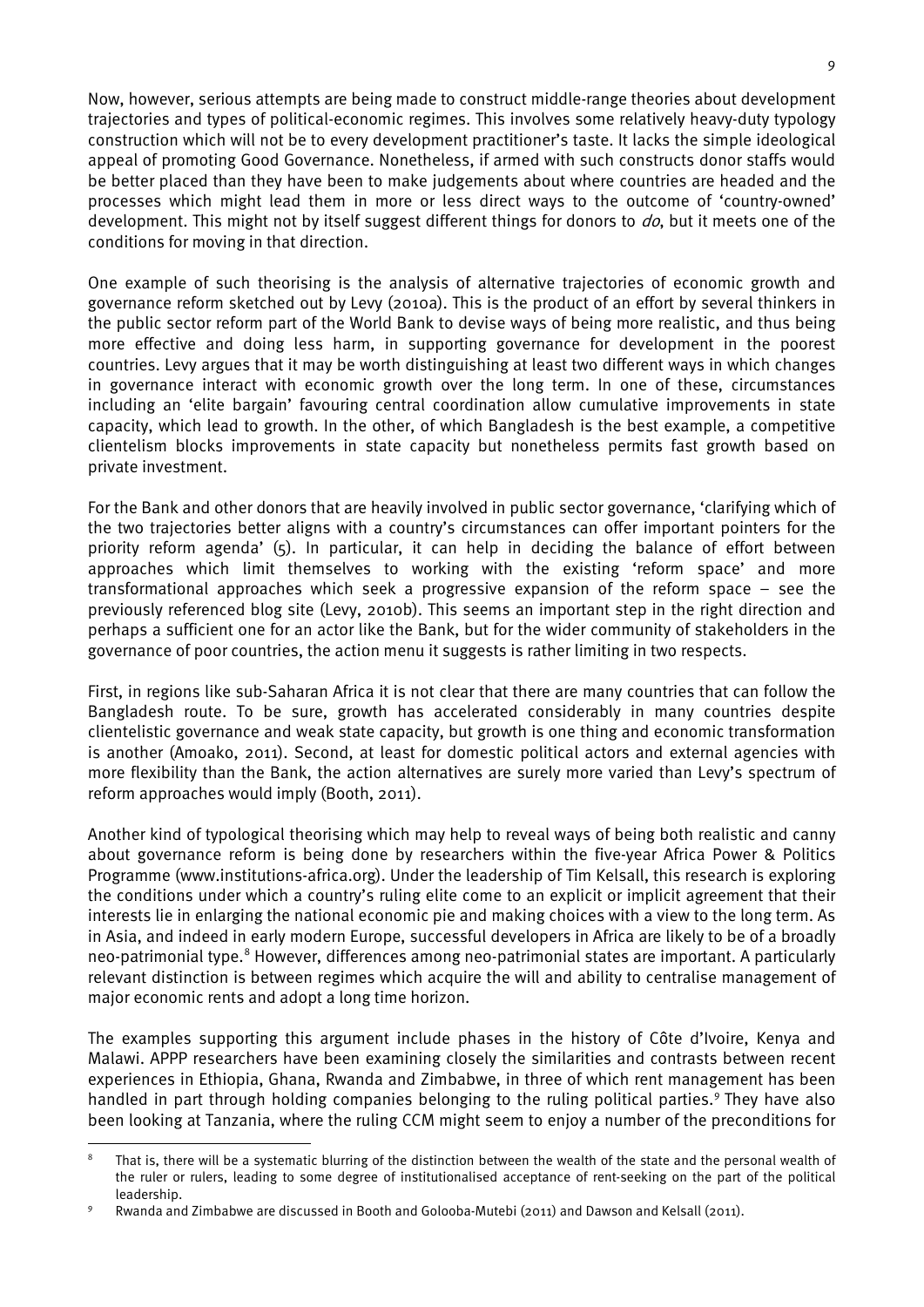a long-horizon disciplining of rent generation and management, but somehow fails to get it together (Cooksey and Kelsall, 2011). Cases like Kenya and Nigeria today, where huge economic potential is not able to be released because ethno-regional divisions unrestrained by a national elite bargain produces a short-termist politics of the most extreme kind, need to be approached in a similar perspective (Booth, 2011, forthcoming).

This is the kind of thing that the 'country ownership' question should be about. Recognising the centrality of country ownership in development success commits us to seeking out and recognising the most likely drivers of development effort in poor countries. On current evidence, these seem most likely to be found in a leadership with a long-term development vision and some kind of machinery for managing well the rent generation and utilisation which are central to all early development processes.

This 'developmental patrimonialism' is not an alternative development model that should be promoted by donors or anyone else. Nonetheless, the kind of insights into alternative avenues of political selfinterest and the logics of decision-making they entail are essential if external and domestic actors are to target their governance campaigns well. In particular, they are critical to avoiding doing harm by promoting 'best practice' initiatives that have ideological appeal but do not correspond to the real challenges a country is facing.

There are of course reasons for doubting how far better and more evidence-based analysis can take the aid business, so long as the incentives driving it remain the same (Unsworth, 2009). However, until researchers prove capable of expressing their findings in a form that is susceptible in principle to guiding donor decisions, I think this has to remain to some extent an open issue.

#### <span id="page-14-0"></span>3.4 Enabling developmental leadership by addressing collective action problems

The argument I have just made may be accused of shifting the agenda of donor action in only a rather marginal way, retaining most of Levy's emphasis on avoiding errors by understanding better what is going on. My second suggestion has a more interventionist thrust, although it is not clear that donor organisations as presently constituted can or should be doing the job. I want to propose that it is too early to give up completely donor-financed development activism with an ownership-building focus.

Until now, the 'best fit' way of working on governance has tended to be identified with the application of the kind of political economy analysis that reveals the power structures and institutional 'rules of the game' that constrain possibilities for progressive change. The practical benefit to donors from such analysis is not insignificant. However, it tends to be restricted to inducing greater realism about what an external actor with funds and technical resources can and cannot achieve, with a rather heavy emphasis on what cannot be achieved. But 'best fit' should surely be understood as also encompassing the kind of diagnostic political economy analysis which concerns itself with identifying and seeking solutions for what are called, in the technical literature, collective-action problems.<sup>[10](#page-14-1)</sup>

Identifying and solving collective-action obstacles to progressive change is an idea with a wide range of application to development processes, at micro, meso, macro and even international levels (for chapter and verse, see Sandler, 2004; Gibson et al., 2005). Since, by definition, collective action problems are not easily soluble by the actors directly concerned, this is in principle a field in which an external agent or third party can add significant value. The direct participants, be they the leaders of national political movements or regional-ethnic blocs, or providers and users of public services, may be locked into relationships which suit no one's long term interest but from which escape is impossible for lack of trust, awareness or institutions of cooperation.

Official aid agencies and development NGOs already have substantial experience of interventions which help to unlock logjams of this sort. Among some of them, this is linked to a concept of ownership

<span id="page-14-1"></span><sup>&</sup>lt;sup>10</sup> This is a central theme of the training course on Political Economy Analysis in Action (e.g., PP and ODI, 2011) in which I am one of the facilitators with Alex Duncan and Samantha Wade of The Policy Practice.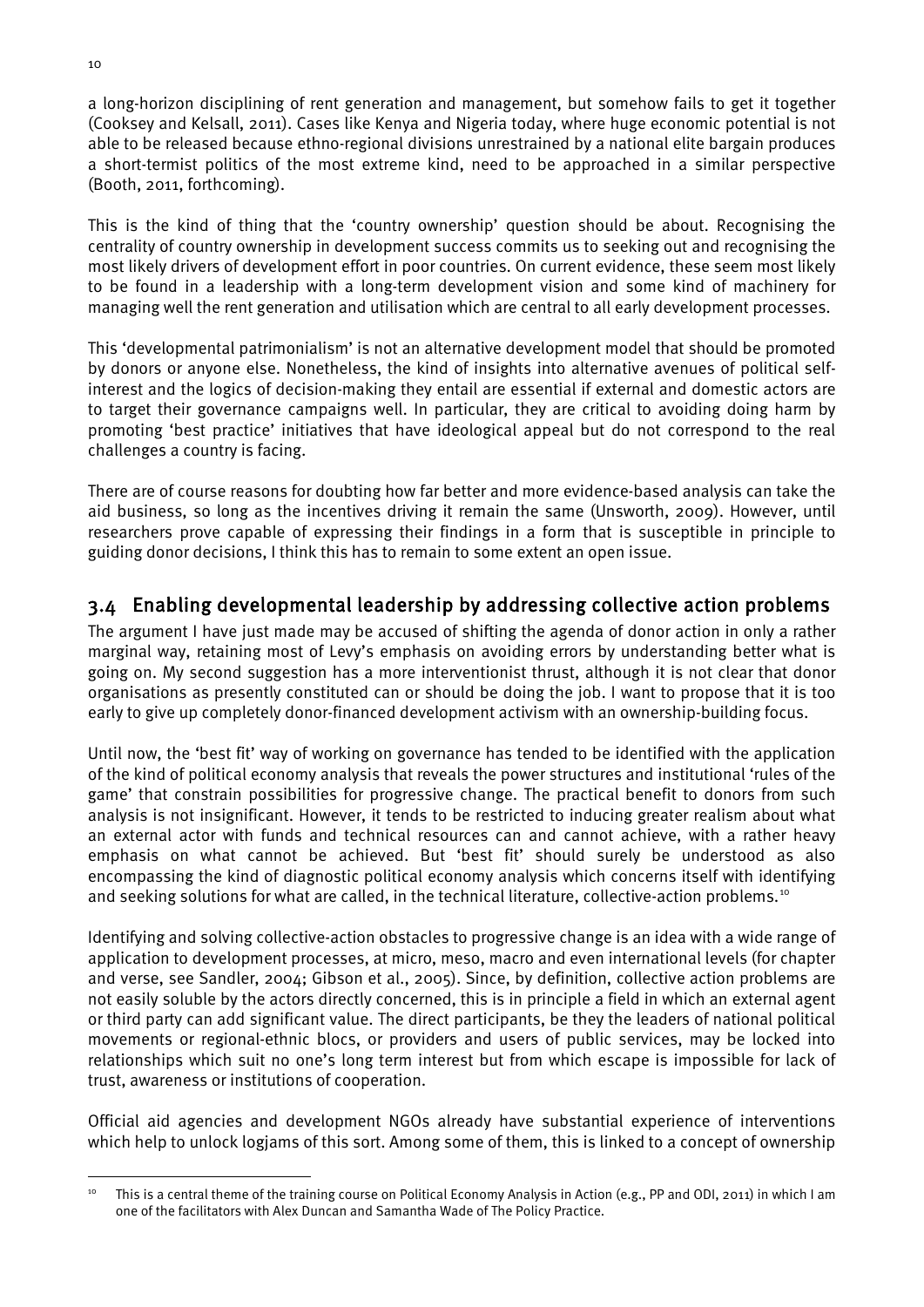of development as an outcome of multi-stakeholder interactions in which external agents can and do make essential contributions (Frenken and Müller, 2010; Rauch, 2011). In this literature, the ownershipas-outcome concept tends to be associated with advocacy of bottom-up, participatory change in opposition to the top-down reforms inspired by the IFIs and revolving around planning and public financial management at the centre of government. However, this unduly limits the relevance of the concept. This is not about levels or about particular sorts of development actors.<sup>[11](#page-15-0)</sup>

To be sure, the best examples are to be found at the micro and meso levels, where the past or present experience of many development organisations and national reformers illustrate relevant possibilities. DFID and other official donors have extensive experience with projects of the type Making Markets Work for the Poor, the central technique of which has been brokering missing relationships and revealing hidden potentialities for more efficient and profitable market interactions between different economic and social players. A current project in Nigeria [\(www.propcom.org\)](http://www.propcom.org/), for example, is revealing the continuing relevance of this type of support. That includes a genuine ability to demonstrate 'results' – for example, a large increase in the number of Nigerian farmers able to acquire Indian tractors on affordable terms thanks to renegotiated supply relationships.

In the governance of service-providing sectors, GIZ, the former GTZ, has a long and relevant track record of brokering change in multi-stakeholder environments. At more local level, SNV-Tanzania has recently developed a philosophy which understands 'best fit' as working on the often 'ritualised' informal relationships between different actors along the supply chain of particular public services. Teams are using mapping and tracking exercises to reveal neglected opportunities for redefining interactions to shared benefit, for example in the red meat value chain in the city of Mwanza (PATA, 2011 forthcominga; 2011 forthcoming-b).

These examples do not add up to a recipe for cultivating more developmental leaderships at the national level. However, the same core idea is certainly applicable at higher levels. Shivakumar (2005) points to how the classic idea of the 'tragedy of the commons' applies to the field of public expenditure management, for example. Some time ago, Geddes (1994) analysed the politics of public service reform in Latin America in similar terms. Episodes where external actors have helped address institutional logjams at this level have seldom been documented, but my suspicion is that this is not because they have not happened.

In large federally governed countries, there is scope for working along these lines with state-level politicians and officials. In Nigeria, for example, a programme called SPARC is working with state-level politicians to tackle the relative costs, benefits and risks associated with alternative strategies of political legitimation. Recognising the strong attractions of a purely clientelistic strategy, avenues are sought out by which an ambitious politician might be prepared to make a partial shift towards seeking legitimacy on the basis of public service delivery, thereby setting off a virtuous circle of change in which, in due course, other politicians would be compelled to redefine their strategies.<sup>[12](#page-15-1)</sup>

The African Governance Initiative started by former prime minister Tony Blair [\(www.tonyblair](http://www.tonyblairoffice.org/africa) [office.org/africa\)](http://www.tonyblairoffice.org/africa) works with a similar philosophy in a couple of programme countries. Its technical assistance is closely targeted to releasing specific bottlenecks in performance at the centre of government, rather than supporting comprehensive reform. The programme targets areas where it can be shown that there is likely to be a worthwhile political payoff to a powerful actor, which helps to guarantee seriousness in implementation and some measure of sustainability. The fact that the AGI is not an official body and has the backing of a prominent former politician no doubt helps. However, this would not prevent more of these kinds of schemes being funded from official donor sources.

<span id="page-15-0"></span>As noted earlier, ownership is hardly a done deal in terms of the World Bank's assessment of national development plans; it is not only in more sectoral settings where a greater multiplicity of actors are involved that ownership needs building and collective action problems may apply.

<span id="page-15-1"></span><sup>&</sup>lt;sup>12</sup> State Partnership for Accountability, Responsiveness and Capability [\(www.sparc-nigeria.com\)](http://www.sparc-nigeria.com/). For an illuminating discussion of equivalent issues in Indonesian districts, see Rosser et al. (2011).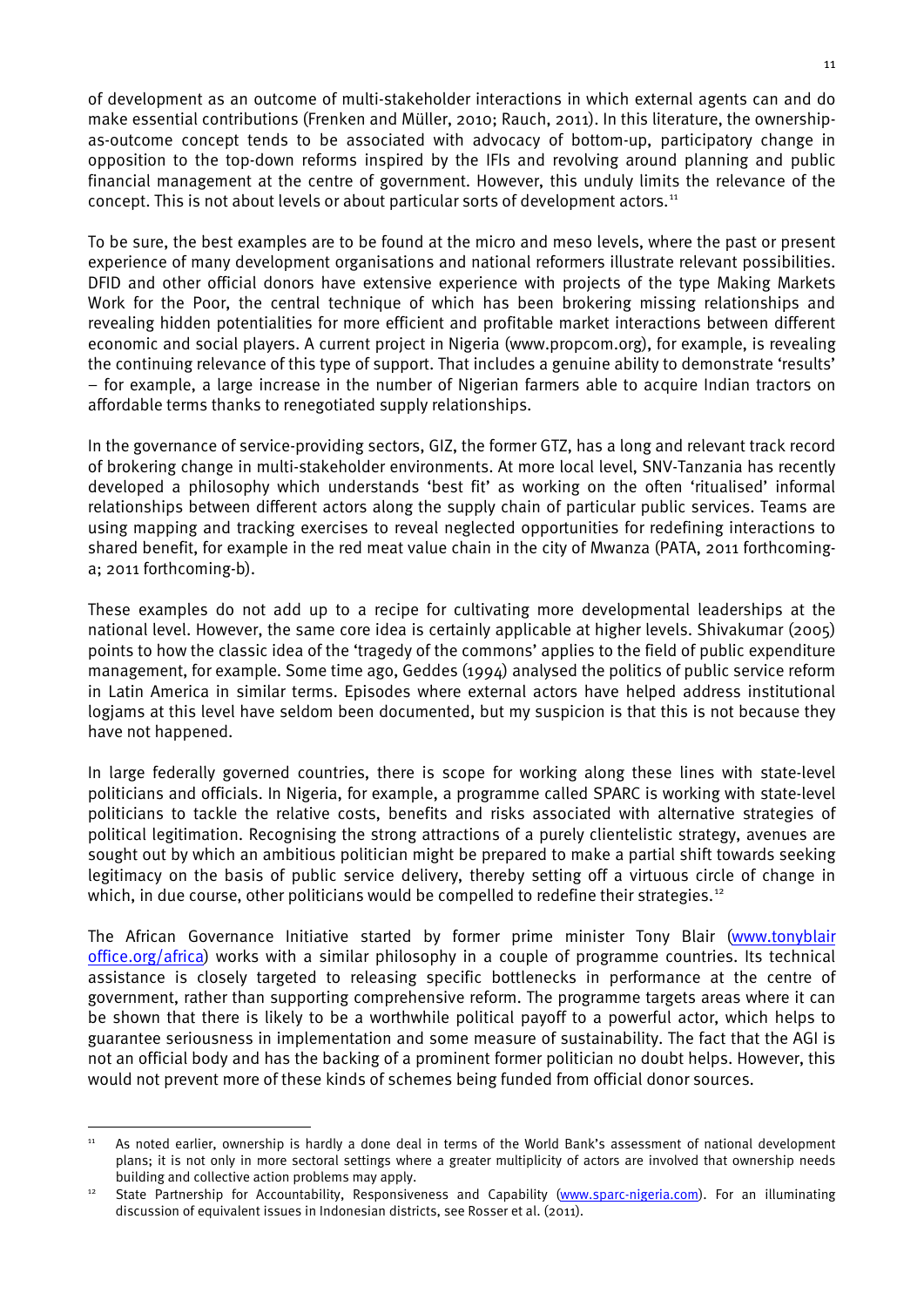Being able to answer the politician's question 'what's in it for me?' is said to be a crucial condition for success in this kind of work. This means having an extremely well grounded sense of the actors and interests in play and being able to act with some independence with respect to the donor organisation proper. That implies it is work for skilled programme staff, most probably locally recruited, not for regular advisory staffs. Indeed, official development cooperation could well adopt more frequently the model recently adopted for DFID support to economic integration in East Africa. Trade Mark East Africa [\(www.trademarkea.com/home/\)](http://www.trademarkea.com/home/) a non-profit private entity acting at arm's length from its main funder, is already demonstrating a remarkable operational agility as a broker and facilitator in a number of areas of work.

Finally, the general formula of addressing collective action problems and facilitating shifts in legitimation strategy may be relevant even to some of the big issues of national political leadership. As mentioned earlier, countries like Kenya and Nigeria appear locked into a perilously short-termist kind of politics because of the absence of an inclusive elite bargain which would provide the major players with confidence in the long-term future. The needed bargain is not forthcoming because the moves this would require are prohibitively risky from the perspective any one actor, even though all would stand to gain greatly if they were successful. This is no doubt understood, but it is seldom discussed publicly. If there is a role for external actors in addressing the challenges of developmental leadership and 'country ownership', it surely lies in helping to articulate this type of diagnosis and – directly or by funding programmes of the right type – nudging country actors towards addressing the identified problems.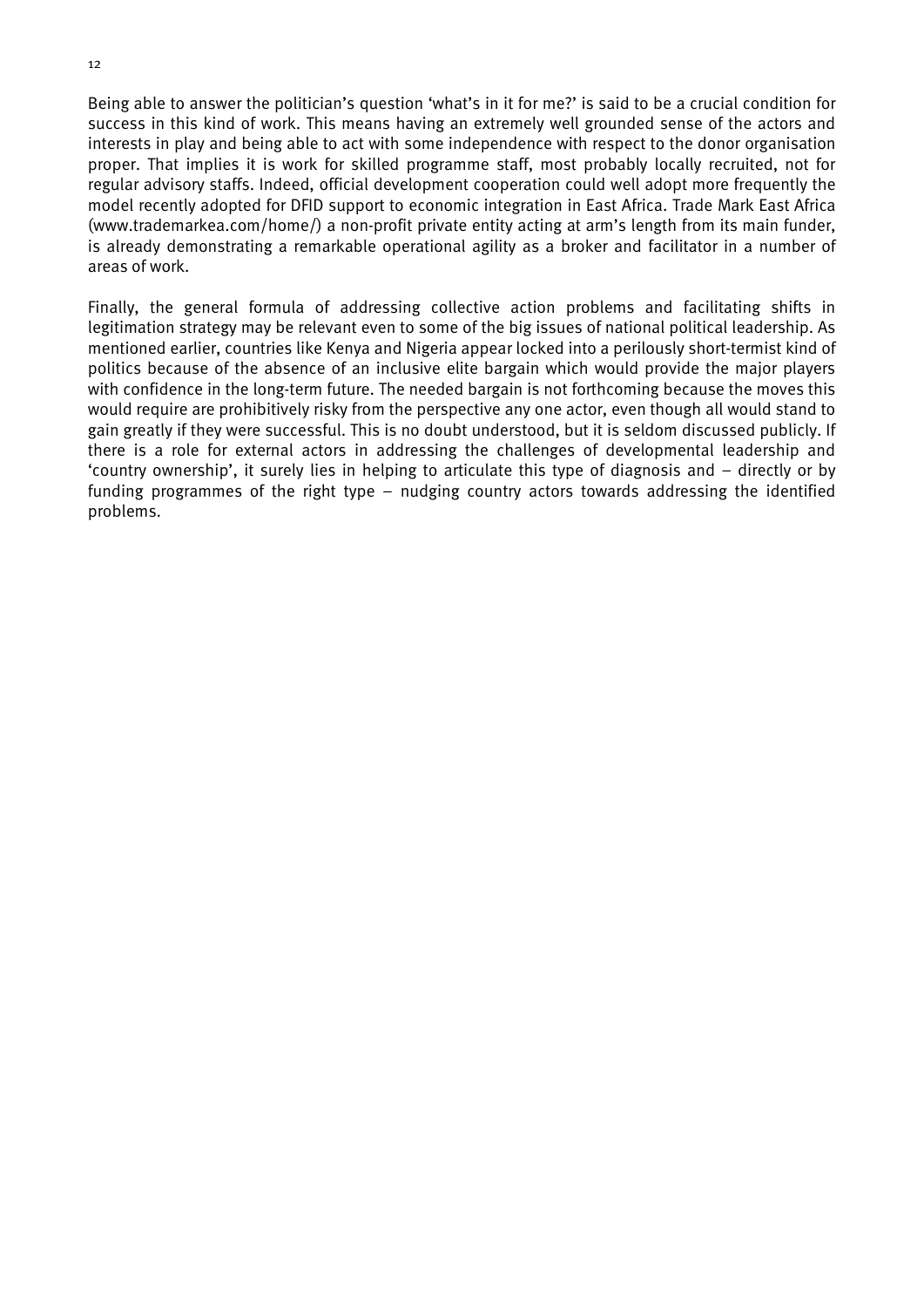## <span id="page-17-0"></span>4. What would it take?

To go far down the road I am proposing would involve a revolution in aid programming. The aid effectiveness agenda has been linked historically with the view that the poorest countries, and those in Africa in particular, are primarily short of funds. The Paris commitments were accompanied in the mid-2000s by a political bidding-up of donor aid budgets in relation to donor ability to pay as measured by Gross National Income, with little attention to absorptive capacity or institutional impacts, and a growing tendency to downgrade agencies' own human resources and skills for in-country work.

All this needs to be reversed, self-evidently because countries in Africa are much less cash-strapped than they were 20 years ago, and more importantly because large volumes of country-programmable aid seem to be a negative factor in the struggle to get country-owned development. If my argument is correct, the emphasis needs to shift first of all away from aid and onto changing the non-aid policies of donor countries that help to incentivise predatory or irresponsible behaviour by country leaders. Then, the aid business proper should move sharply back to employing people, developing skills and designing programmes which take advantage of the limited by not insignificant opportunities for external, third-party actors to help country actors to solve their collective action problems. Under what conditions might this happen?

In my experience as a trainer, advisory staffs in development organisations tend to be quite open to arguments of the sort advanced here, particularly after they have acquired significant country experience. They are actively interested in research findings which point to alternative ways of doing things, even when they deviate from recognised 'best practice' and could be considered dangerously unorthodox. They typically have some sensitivity to the negative impacts of the donor presence. They want to make use of political economy analysis in programming, both as a means of reducing risk and avoiding doing harm, and as a tool for improving effectiveness. Some are open, too, to seizing opportunities to assist potentially constructive processes even if it means building relationships and alliances in informal ways (cf. Eyben, 2010).

Unfortunately, however, the development business is not led by mid-range technical specialists. It is politically led, directly (bilateral) or indirectly (multilaterals), resulting in systemic incentives which override attitudes and the acquisition of skills.

Northern politicians are inclined to accept the argument that what poor countries need is more external funding, and anyway find in aid a relatively uncomplicated way of showing that they care, for the reasons given by Glennie (2008: 105-106).<sup>[13](#page-17-1)</sup> They also tend to have ideological difficulties with institutional reform approaches which do not comply fully with what are established as good democratic or market-economy practices in the North Atlantic region. They are normally highly averse to risks to their own reputations, and thus hesitant about selling aid as anything other than either a humanitarian obligation or national security imperative. Senior managers in development organisations not only adopt the politicians' biases in these respects, but tend to err on the side of additional caution.[14](#page-17-2)

What, then, is to be done? I fear there is no real alternative to a long-term effort to re-educate politicians and publics in the North about how development happens or about how aid works when it does work. Northern NGOs and others who, through their campaigns and educational efforts, influence public perceptions and politicians' agendas, have a particular responsibility in this regard. They have a duty to get into a position where their need to raise funds does not drive the messages they deliver. They should regard public education as one of their main roles, and getting their messaging right as a

<span id="page-17-1"></span><sup>&</sup>lt;sup>13</sup> It costs relatively little in relation to donor national income, compared to the likely impact of trade, arms and financial regulation measures which would contribute much more to poverty reduction, and it is not opposed by powerful Northern interests as these other measures would be.

<span id="page-17-2"></span><sup>&</sup>lt;sup>14</sup> For a fuller account of these issues which differs from mine in some points of emphasis, see Unsworth (2009).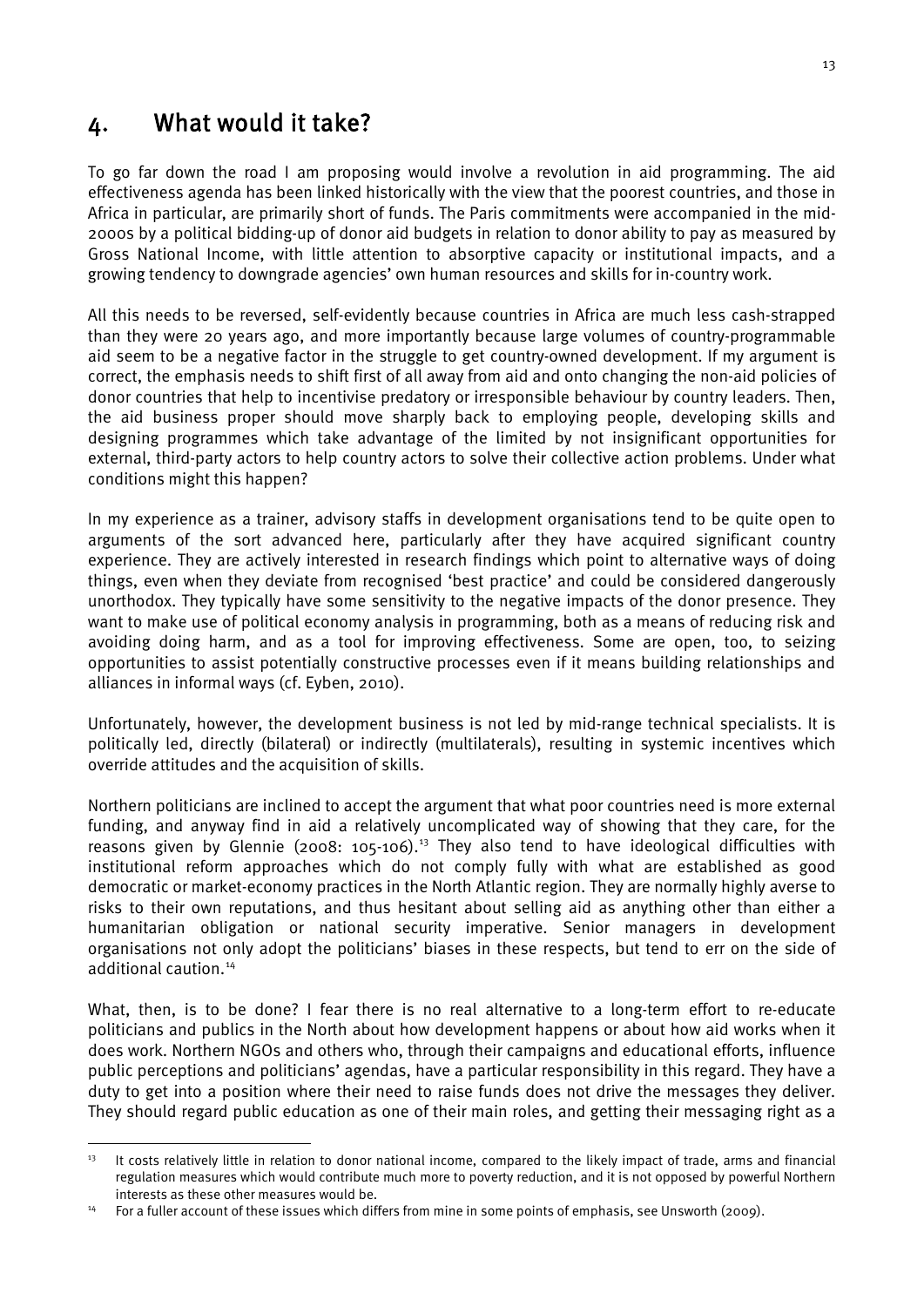key obligation. There is much to be done. However, adopting what has been argued here about the need to place country ownership of development efforts back at centre-stage, and to take a more politically informed approach to this question, would be a good place to start.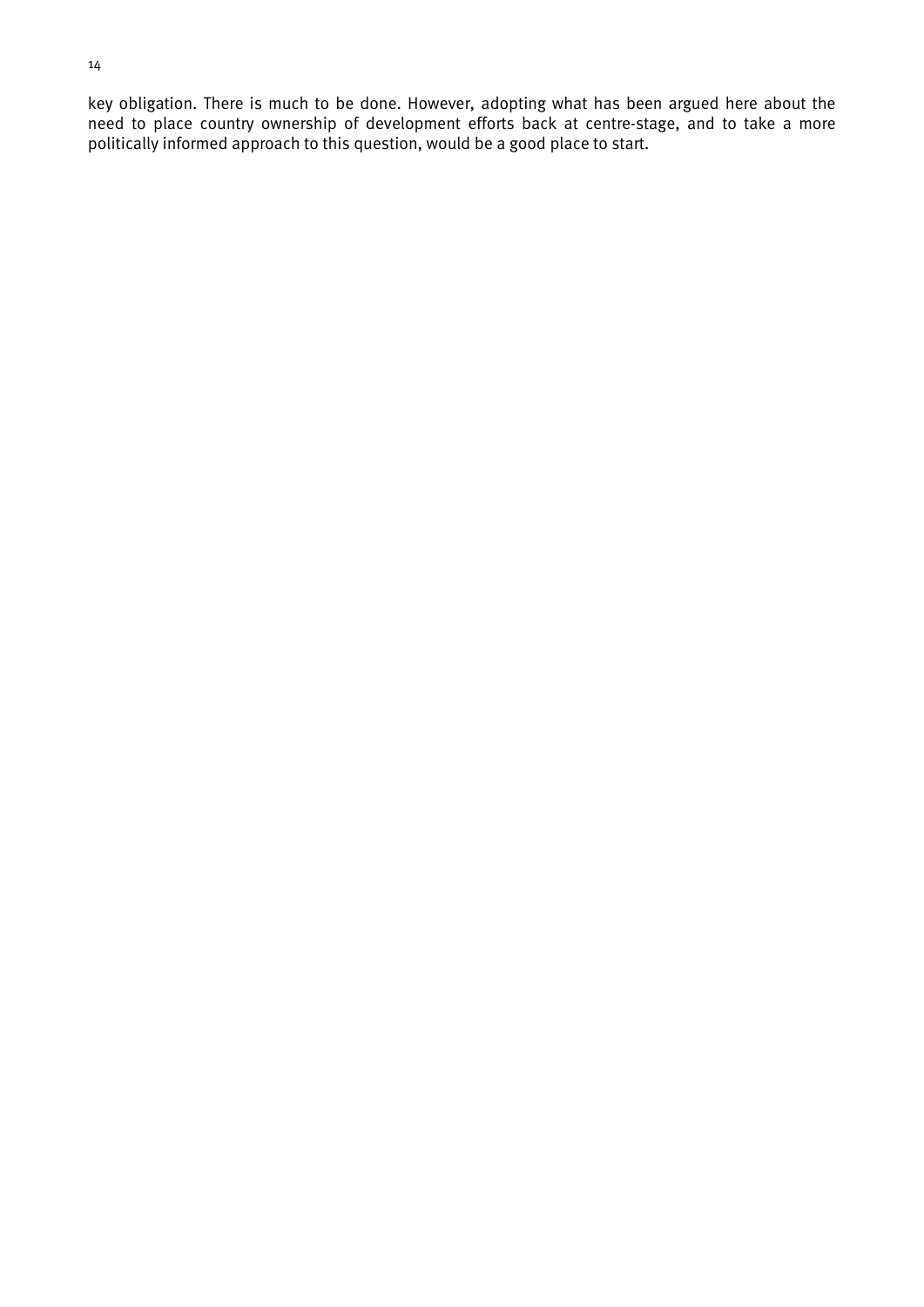## <span id="page-19-0"></span>5. Conclusion

It is a good time to be reconsidering the way the effectiveness of development assistance has been treated over the past decade with a view to doing better in the future. This paper has argued that the way to do this is to go back to the basic insight which became the subject of a broad international consensus at the end of the 1990s – that development works when it is country owned and not otherwise. We need fresh thinking about the implications of this insight, recognising that the core of country ownership is the orientation of the country's political leadership, not some technical device such as a good plan or functioning budget process. The crucial question is whether political incentives are working in such a way that leaders are interested in long-run national goals.

The assumption that country ownership in this sense already exists, and the only issue for international actors is how to avoid undermining it, is completely unrealistic, at least in low-income Africa. Yet this seems to be the assumption behind aid alignment and the other donor commitments under the Paris Declaration. A more coherent position would be to make full use of what is known about the likely sources of developmental leadership in poor countries, as a means of avoiding doing harm with aid and non-aid policies, and as a platform for thinking about how external actors might become constructively involved in helping country ownership to emerge.

The key to this is the recognition that one of the reasons politicians commonly do not adopt the kind of long-term perspective that development leadership requires is that they face a collective-action problem. Given the way political competition works, especially but not only in ethnically divided societies, the incentives to engage in short-term clientelistic strategies for gaining votes and seeking legitimacy are overpowering. While there may be some awareness of this state of affairs, there is little public recognition of it. There are equivalent barriers to progress at almost every level and in every sector within the typical poor developing country.

If the international community is really interested in contributing to country ownership of development efforts, there should be much more discussion of how to promote a more sophisticated approach to such issues. For the aid business, this would mean first taking a more active stance on non-aid issues in development and next a different concept of what development cooperation is about, implying the acquisition of new skills. But the agencies that we support as taxpayers are not going to be able to transform themselves in the suggested way if there is not a new climate of opinion in donor countries about how development happens and how, at the margin, aid may help.

NGOs and public intellectuals who over the past period have helped to create the public assumption that development and poverty reduction are fundamentally about resource transfers from rich people to poor people have a particular obligation to help build a new consensus about the fundamental role of institutions and leadership in successful development. That the most promising kind of external contribution to development which outsiders can make is skill- and knowledge-intensive engagement with the collective-action problems at the heart of countries' political systems is a hard message to get across. We need to find ways of doing this.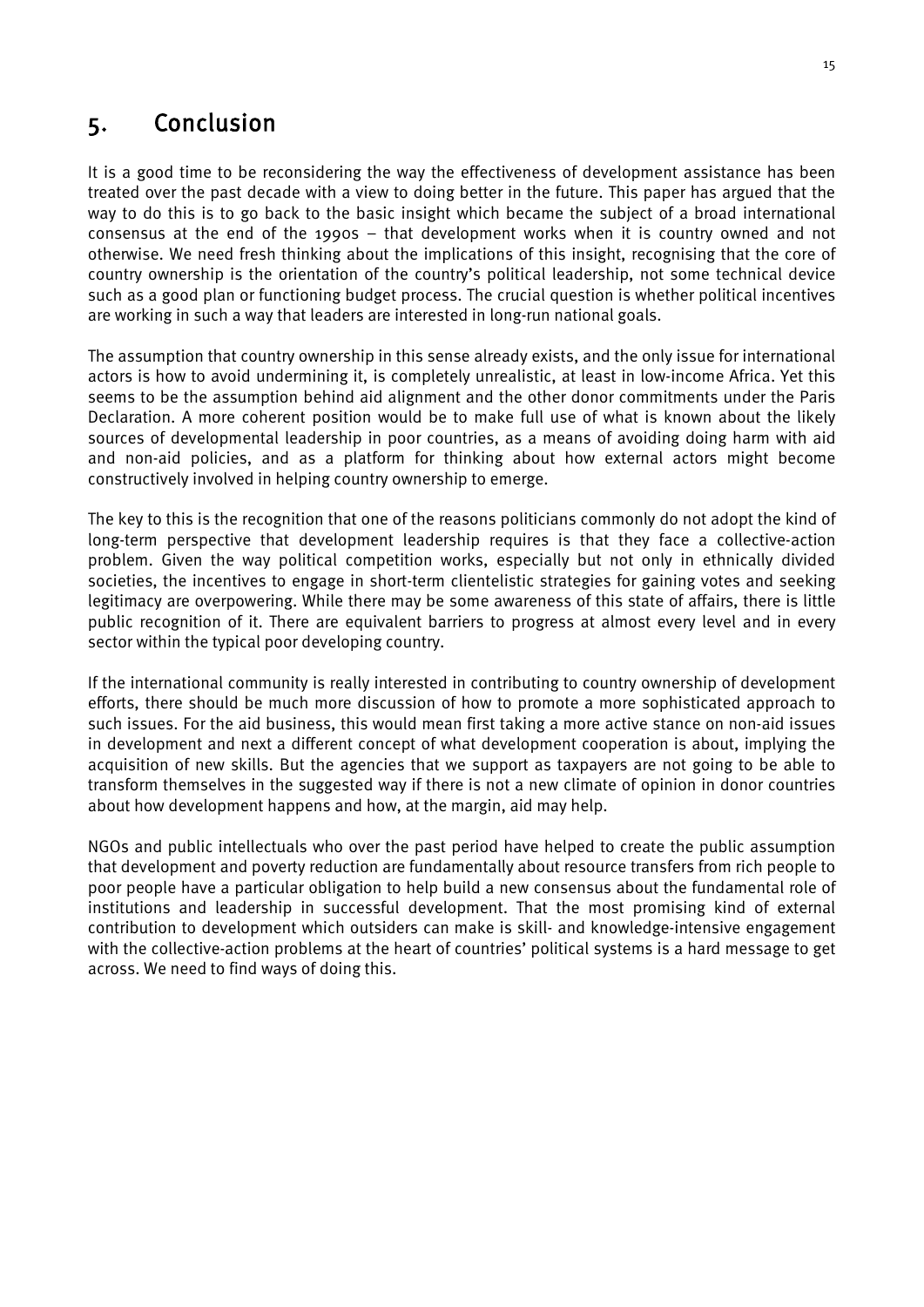#### <span id="page-20-0"></span>References

Amoako, K.Y. (2011) 'Transforming Africa - Start Now, We Can't Wait', African Business 45(377): 24-27.

- Andrews, Matt (2010) 'Good Government Means Different Things in Different Countries', Governance: An International Journal of Policy, Administration, and Institutions 23(1): 7-35.
- Bedi, Tara, Aline Coudouel, Marcus Cox, Markus Goldstein and Nigel Thornton (2006) Beyond the Numbers: Understanding the Institutions for Monitoring Poverty Reduction Strategies. Washington, DC: World Bank.
- Booth, David (2005) 'Missing Links in the Politics of Development: Learning from the PRSP Experiment', Nord-S*ü*d Aktuell 19(3/4): 239-245.
- Booth, David (2011) 'More Realistic Approaches to Governance: Expanding the Spectrum of Reform' in Governance for Development. [http://blogs.worldbank.org/governance.](http://blogs.worldbank.org/governance) Washington, DC: World Bank. 15 March.
- Booth, David (2011, forthcoming) 'Getting Governance Right for Development in Africa: No Time for Complacency', Commonwealth Good Governance 2011.
- Booth, David and Verena Fritz (2008) Good Governance, Aid Modalities and Poverty Reduction: From Better Theory to Better Practice. Dublin: Advisory Board for Irish Aid.
- Booth, David and Frederick Golooba-Mutebi (2011) Developmental Patrimonialism? The Case of Rwanda. Working Paper 16. London: Africa Power and Politics Programme.
- Booth, David (ed.) (2003) Fighting Poverty in Africa: Are PRSPs Making a Difference? London: Overseas Development Institute.
- Bräutigam, Deborah A. and Stephen Knack (2004) 'Foreign Aid, Institutions, and Governance in Sub-Saharan Africa', Economic Development & Cultural Change 52(2): 255-285.
- Brown, Taylor, Sue Unsworth and Gareth Williams (2010) 'Addressing the International Drivers of Corruption at the Country Level'. Oxford and Bristol: The Policy Practice and IDL Group.
- Cooksey, Brian (2011) 'Marketing Reform? The Rise and Fall of Agricultural Liberalisation in Tanzania', Development Policy Review 29(S1): S57-S81.
- Cooksey, Brian and Tim Kelsall (2011) The Political Economy of the Investment Climate in Tanzania. Research Report 01. London: Africa Power and Politics Programme.
- Dawson, Martin and Tim Kelsall (2011) Anti-developmental Patrimonialism in Zimbabwe. Working Paper 19. London: Africa Power and Politics Programme.
- Di John, Jonathan and James Putzel (2009) *Political Settlements: Issues Paper*. Birmingham: Governance and Social Development Resource Centre.
- Dijkstra, Geske (2005) 'The PRSP Approach and the Illusion of Improved Aid Effectiveness: Lessons from Bolivia, Honduras and Nicaragua', Development Policy Review 23(4): 443-464.
- Easterly, William (2007) The White Man's Burden: Why the West's Efforts to Aid the Rest Have Done So Much III and So Little Good. Oxford, UK: Oxford University Press.
- Eyben, Rosalind (2010) 'Hiding Relations: The Irony of "Effective Aid"', *European Journal of* Development Research Electronic prepublication, May: 1-16.
- Faust, Jörg (2010) 'Policy Experiments, Democratic Ownership and Development Assistance', Development Policy Review 28(5): 515-534.
- Frenken, Sarah and Ulrich Müller (eds.) (2010) Ownership and Political Steering in Developing Countries: Proceedings of International Conferences in London and Berlin. Baden-Baden: Nomos/GTZ.
- Future State, Centre for the (2010) An Upside Down View of Governance. Brighton: Institute of Development Studies.
- Geddes, Barbara (1994) Politician's Dilemma: Building State Capacity in Latin America. Berkeley: University of California Press.
- Gibson, Clark C., Krister Andersson, Elinor Ostrom and Sujai Shivakumar (2005) The Samaritan's Dilemma: The Political Economy of Development Aid. Oxford: Oxford University Press.
- Glennie, Jonathan (2008) The Trouble with Aid: Why Less Could Mean More for Africa. London: Zed Books.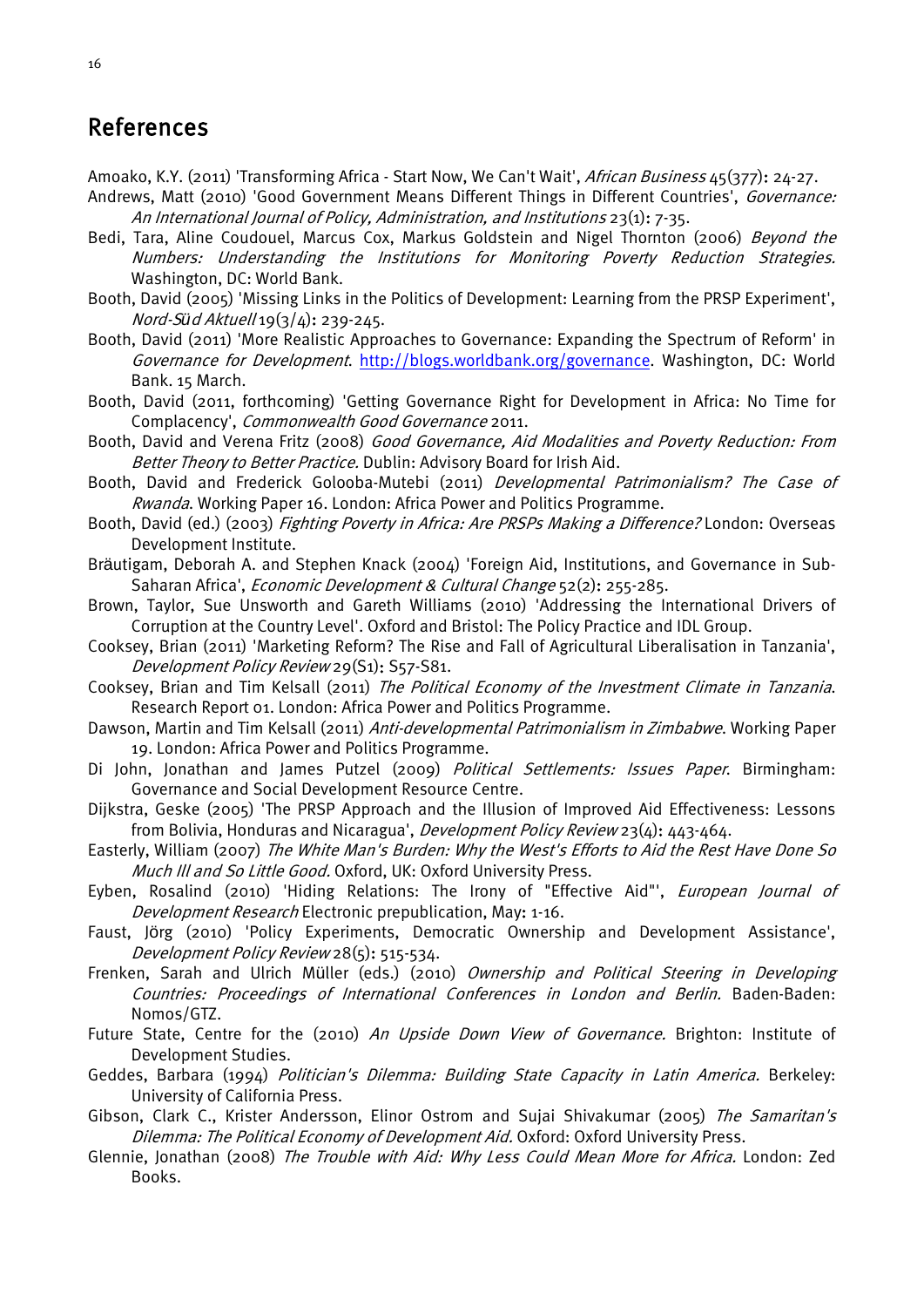- Gray, Hazel and Mushtaq Khan (2010) 'Good Governance and Growth in Africa: What Can We Learn from Tanzania?' in V. Padayachee (ed.) The Political Economy of Africa. London: Routledge: 339-356.
- Grindle, Merilee (2007) 'Good Enough Governance Revisited', Development Policy Review 25(5): 553-574.
- Joint Venture on Public Financial Management (2008) 'Report on the Use of Country Systems in Public Financial Management', paper presented at the 3rd High Level Forum on Aid Effectiveness, Accra, Ghana (2-4 Sept).
- Killick, Tony (1998) Aid and the Political Economy of Policy Change. London: Routledge/ODI.
- Knack, Stephen and Nicholas Eubank (2009) Aid and Trust in Country Systems. Policy Research Working Paper 5005. Washington, DC: World Bank.
- Koeberle, Stefan, Harold Bedoya, Peter Silarsky and Geor Verheyen (eds.) (2005) Conditionality Revisited: Concepts, Experiences, and Lessons. Washington, DC: World Bank.
- Leftwich, Adrian and Chris Wheeler (2011) *Politics, Leadership and Coalitions in Development: A* Research and Policy Workshop Report. Developmental Leadership Program. [www.dlprog.org.](http://www.dlprog.org/)
- Levy, Brian (2010a) Development Trajectories: An Evolutionary Approach to Integrating Governance and Growth. Economic Premise 15. Washington, DC: World Bank.
- Levy, Brian (2010b) 'Moving the Governance Agenda Forward: A New Blog on Development' in Governance for Development. [http://blogs.worldbank.org/governance.](http://blogs.worldbank.org/governance) Washington, DC: World Bank. 21 Oct.
- Lewis, Peter M. (2007) *Growing Apart: Oil, Politics, and Economic Change in Indonesia and Nigeria.* Ann Arbor, MI: University of Michigan Press.
- Lindemann, Stefan (2008) Do Inclusive Elite Bargains Matter? A Research Framework for Understanding the Causes of Civil War in Sub-Saharan Africa. Discussion Paper 15. London: Crisis States Research Centre, London School of Economics.
- Martens, Bertin, Uwe Mummert, Peter Murrell and Paul Seabright (2002) The Institutional Economics of Foreign Aid. Cambridge, UK: Cambridge University Press.
- Molenaers, Nadia and Leen Nijs (2009) 'From the Theory of Aid Effectiveness to the Practice: The European Union's Governance Incentive Tranche', Development Policy Review 27(5): 561-580.
- Molenaers, Nadia and Robrecht Renard (2011) Budget Support and Political Conditionalities. Policy Brief 1. Antwerp: University of Antwerp, Institute of Development Policy and Management.
- Moore, Mick, Anna Schmidt and Sue Unsworth (2009) 'Assuring Our Common Future in a Globalised World: The Global Context of Conflict and State Fragility'. Brighton: Institute of Development Studies.
- Mosley, Paul, Jane Harrigan and John Toye (1991) Aid and Power: The World Bank and Policy-Based Lending. London: Routledge.
- Moss, Todd, Gunilla Pettersson and Nicolas van de Walle (2008) 'An Aid-Institutions Paradox? A Review essay on Aid Dependency and State Building in Sub-Saharan Africa' in W. Easterly (ed.) Reinventing Foreign Aid. Cambridge, MA: MIT Press: 255-281.
- Moyo, Dambisa (2009) Dead Aid: Why Aid is not Working and How There is Another Way for Africa. London: Allen Lane.
- Mutua, Makau (2009) Kenya's Quest for Democracy: Taming Leviathan. Kampala: Fountain Publishers.
- North, Douglass C., John J. Wallis and Barry R. Weingast (2009) Violence and Social Orders: A Conceptual Framework for Interpreting Recorded Human History. Cambridge: Cambridge University Press.
- OECD (2008a) The Paris Declaration on Aid Effectiveness and the Accra Agenda for Action. Paris: OECD.
- OECD (2008b) 2008 Survey on Monitoring the Paris Declaration: Effective Aid by 2010? What Will it Take. Paris: OECD.
- Parks, Thomas and William Cole (2010) *Political Settlements: Implications for International* Development Policy and Practice. 2. Bangkok: The Asia Foundation.
- PATA (2011 forthcoming-a) What Fits Best? A Focused Approach to Local Accountability. What Fits Best Series 1. Dar es Salaam: Public Accountability in Tanzania (PATA) Initiative (SNV/EKN/VNG).
- PATA (2011 forthcoming-b) What's Really Happening? The Importance of Specific Information and Common Understanding to Addressing Accountability and Development Issues. PATA What Fits Best Series 2. Dar es Salaam: Public Accountability in Tanzania (PATA) Initiative (SNV/EKN/VNG).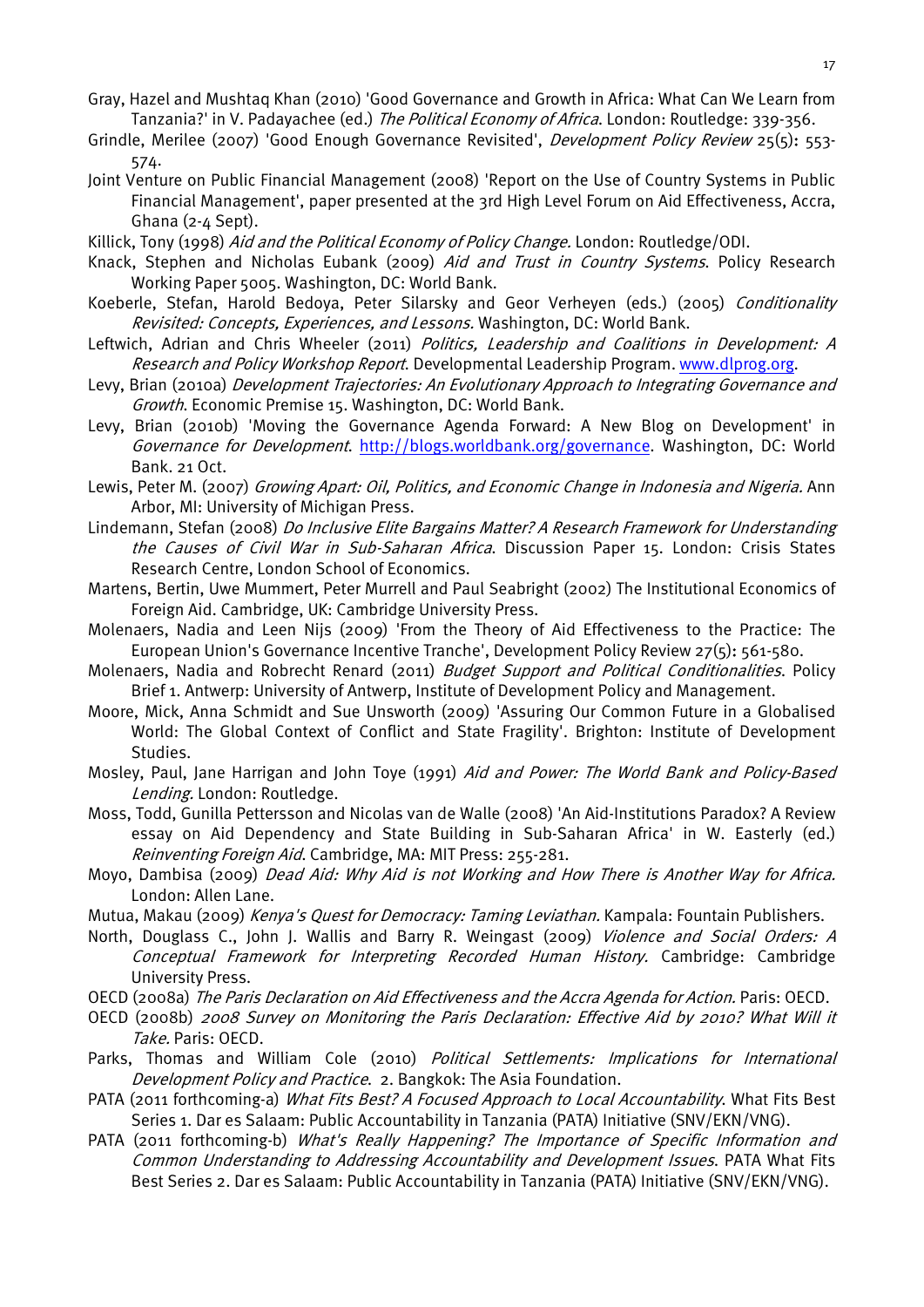- 18
- PP and ODI (2011) 'Political Economy Analysis in Action: A Training Course for DFID Nigeria, 17-19 May, Abuja, Nigeria'. Oxford: The Policy Practice/Overseas Development Institute.
- Pritchett, Lant, Michael Woolcock and Matt Andrews (2010) Capability Traps? The Mechanisms of Persistent Implementation Failure. Working Paper 234. Washington, DC: Center for Global Development.
- Putzel, James (2010) Do No Harm: International Support for Statebuilding. Paris: OECD DAC Fragile State Group.
- Rauch, Theo (2011) 'Multiple Ownership as a Way Out of the Two-fold Ownership Dilemma', paper presented at the 4th European Conference on African Studies, Uppsala (15-18 June).
- Rodrik, Dani (2007) One Economics, Many Recipes: Globalization, Institutions, and Economic Growth. Princeton, NJ: Princeton University Press.
- Rosser, Andrew, Ian Wilson and Priyambudi Sulistiyanto (2011) Leaders, Elites and coalitions: The Politics of Free Public Services in Decentralised Indonesia. Research Paper 16. Developmental Leadership Program. [www.dlprog.org.](http://www.dlprog.org/)
- Sandler, Todd (2004) Global Collective Action. Cambridge, UK: Cambridge University Press.
- Shivakumar, Sujai (2005) The Constitution of Development: Crafting Capabilities for Self-Governance. New York: Palgrave Macmillan.
- Tavakoli, Heidi and Gregory Smith (2011) Insights from Recent Evidence on Some critical Issues for Budget Support Design. Background Note. London: Overseas Development Institute.
- Unsworth, Sue (2009) 'What's Politics Got to Do With It? Why Donors Find it So Hard to Come to Terms with Politics, and Why this Matters', Journal of International Development 21(6): 883-894.
- van de Walle, Nicolas (2001) African Economies and the Politics of Permanent Crisis. Cambridge: Cambridge University Press.
- van de Walle, Nicolas and Timothy A. Johnston (1996) Improving Aid to Africa. Washington, DC: Overseas Development Council.
- Williamson, Tim and Catherine Dom (2010) Making Sector Budget Support for Service Delivery. ODI/Mokoro Project Briefings 36-38. London: Overseas Development Institute.
- Wood, B., J. Betts, F. Etta, J. Gayfer, D. Kabell, N. Ngwira, F. Sagasti and M. Samaranayake (2011) The Evaluation of the Paris Declaration: Final Report. Copenhagen: Danish Institute for African Studies.
- World Bank (1998) Assessing Aid: What Works, What Doesn't, and Why. Washington, DC: World Bank.